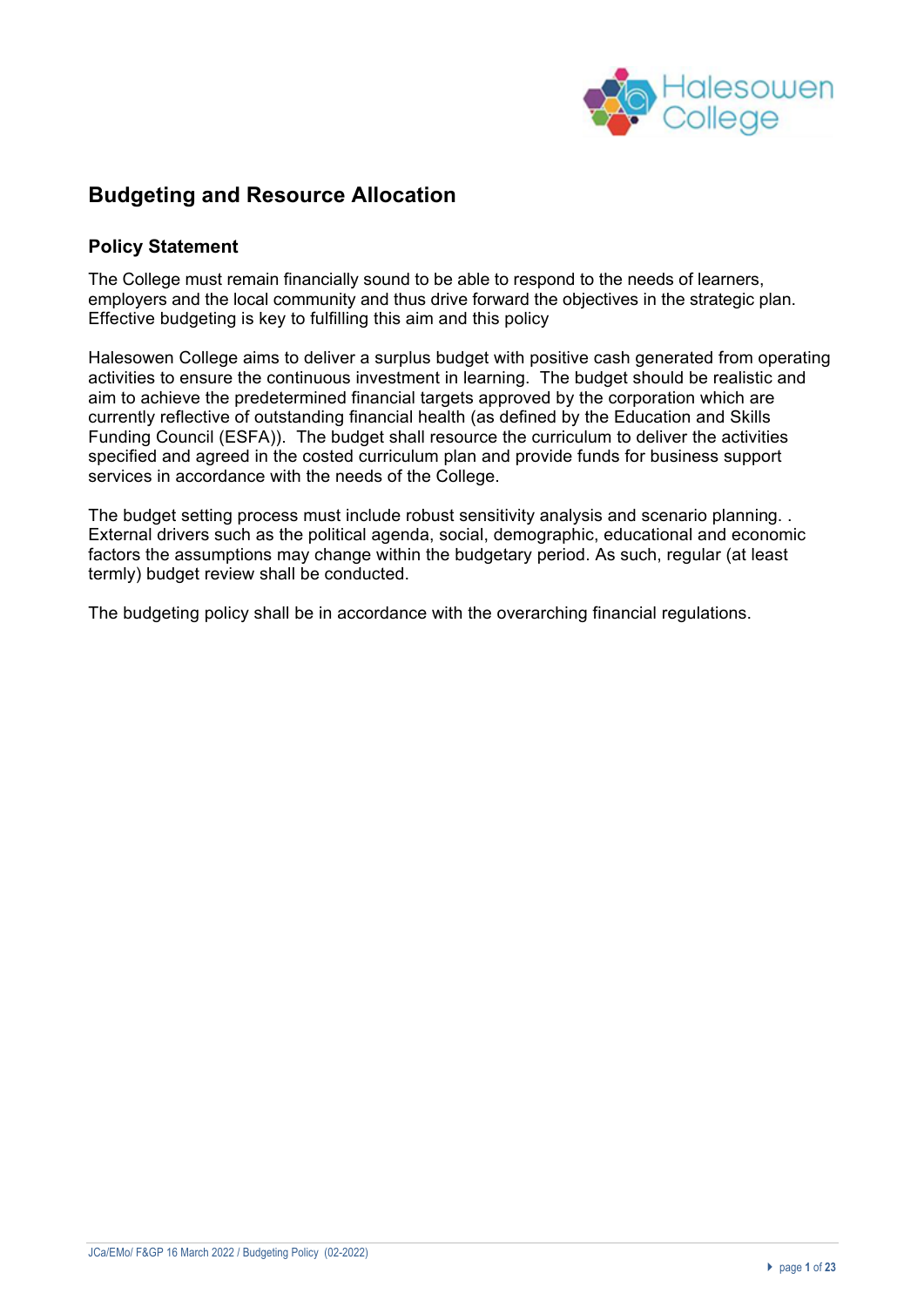# **Budgeting and Resource Allocation Policy**

#### **Purpose**

Effective budgeting is essential to the successful financial management of Halesowen College. The aim of this policy is to ensure that the financial plan reflects the planned learning activities and supports the strategic objectives of Halesowen College. The model must recognise affordability and the discharge of targets for liquidity, profitability and gearing thus creating an agile basis for investment whilst retaining financial resilience.

This policy defines

- the overall approach and methodology for budgeting,
- resource allocation and financial planning
- glossary of terminology
- procedures and principles used to set individual budget lines
- timeline and business cycle (Appendix B and C)

It is important to understand how the College generates income and how resources are expended. A curriculum costing and resource deployment system is an extension to the budgetary process and contributes to the open and transparent financial management. This is covered in this policy as it is essential to establish the level of contribution generated by each course and divisional area to inform the overall College budget.

The budget provides a forecast of sources of income and expenditure, therefore constructing a model of how the College will perform financially based on a set of assumptions and the projections in the course file. The budget is set in advance of the start of the year to which it relates, and the model is then used to measure the actual financial performance of the College against the forecast.

The budgeting policy shall be in accordance with the overarching financial regulations (Appendix A).

#### **Rationale**

The rationale for preparation and monitoring of budgets is as follows:

- **a** aid the planning of annual operations
- **E.** co-ordinate activities of the College in pursuance of the strategic objectives
- **Communicate financial plans**
- **M** motivate budget holders
- **El** control financial activities
- **E** evaluate financial performance
- **allocate resources for the purpose that they were intended**
- $\blacksquare$  promote value for money and ensure all activities make the required contribution

Detailed budgets will be produced in accordance with Budgeting Procedures. As stated above where there is uncertainty regarding sources of income and/or levels of expenditure detailed sensitivity analysis must be conducted with the various scenarios explained in the associated commentary. Appendix E provides a RAG rated assessment of each budget heading

## **Approval**

As stated in financial regulations the budget will be approved by the Corporation (on the recommendation of the Finance and Resources Committee) in advance of the year to which it relates. This budget will be reviewed and considered by the Committee, with all changes recommended to the corporation for approval, on at least a termly basis.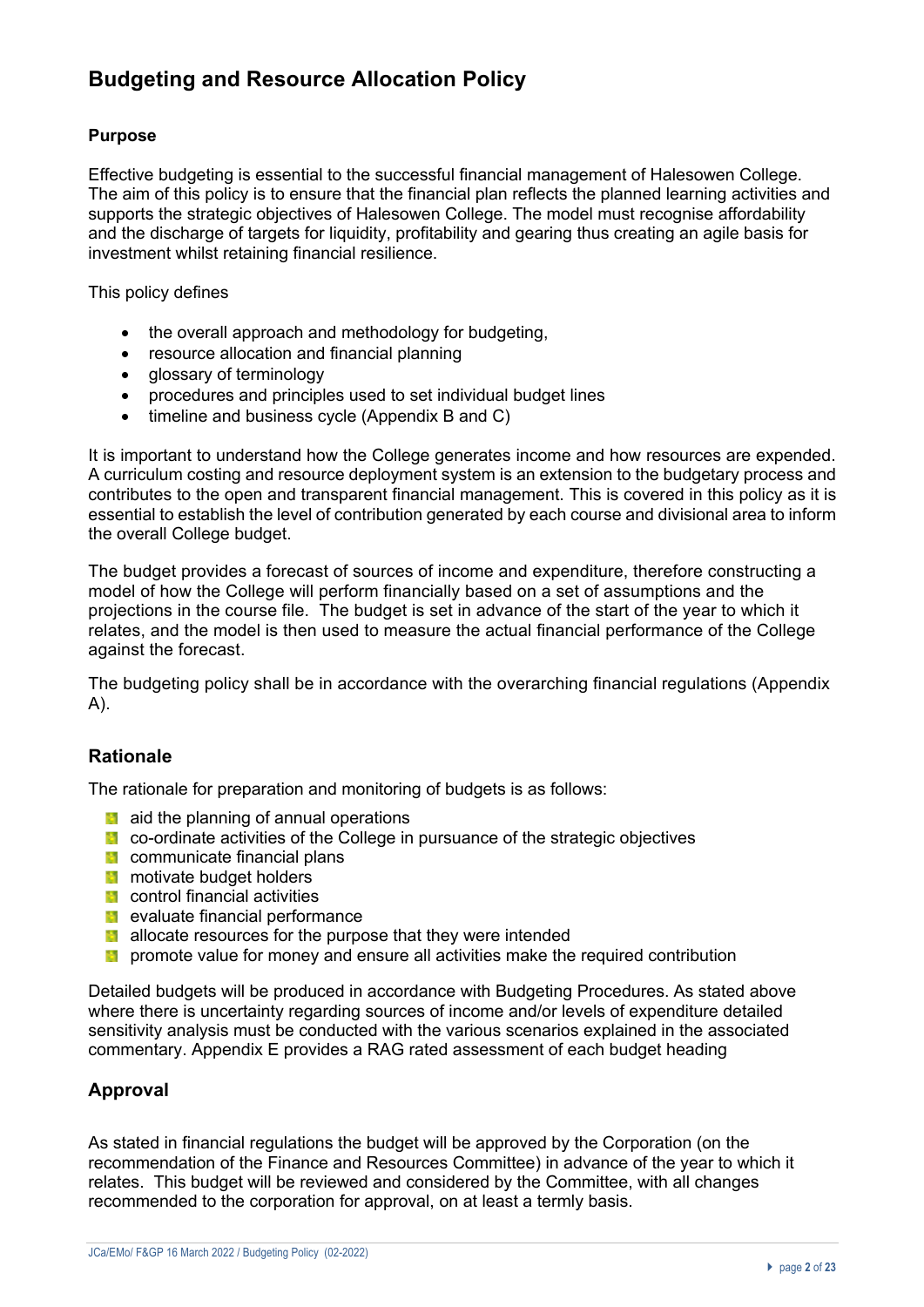## **Review**

This policy will be reviewed annually and approved by the Finance and Resources Committee.

#### **Review**

| <b>Reviewed/Approved</b> | Bv             | <b>Date</b> |
|--------------------------|----------------|-------------|
| Updated by               | Jacquie Carman | 23.02.2022  |
| Reviewed by              | <b>CLT</b>     | 08.03.2022  |
| Approved by              | F&R            | 16.03.2022  |
| Date of Next Review      |                | 01.03.2023  |
| Website                  | Yes / No       | Yes         |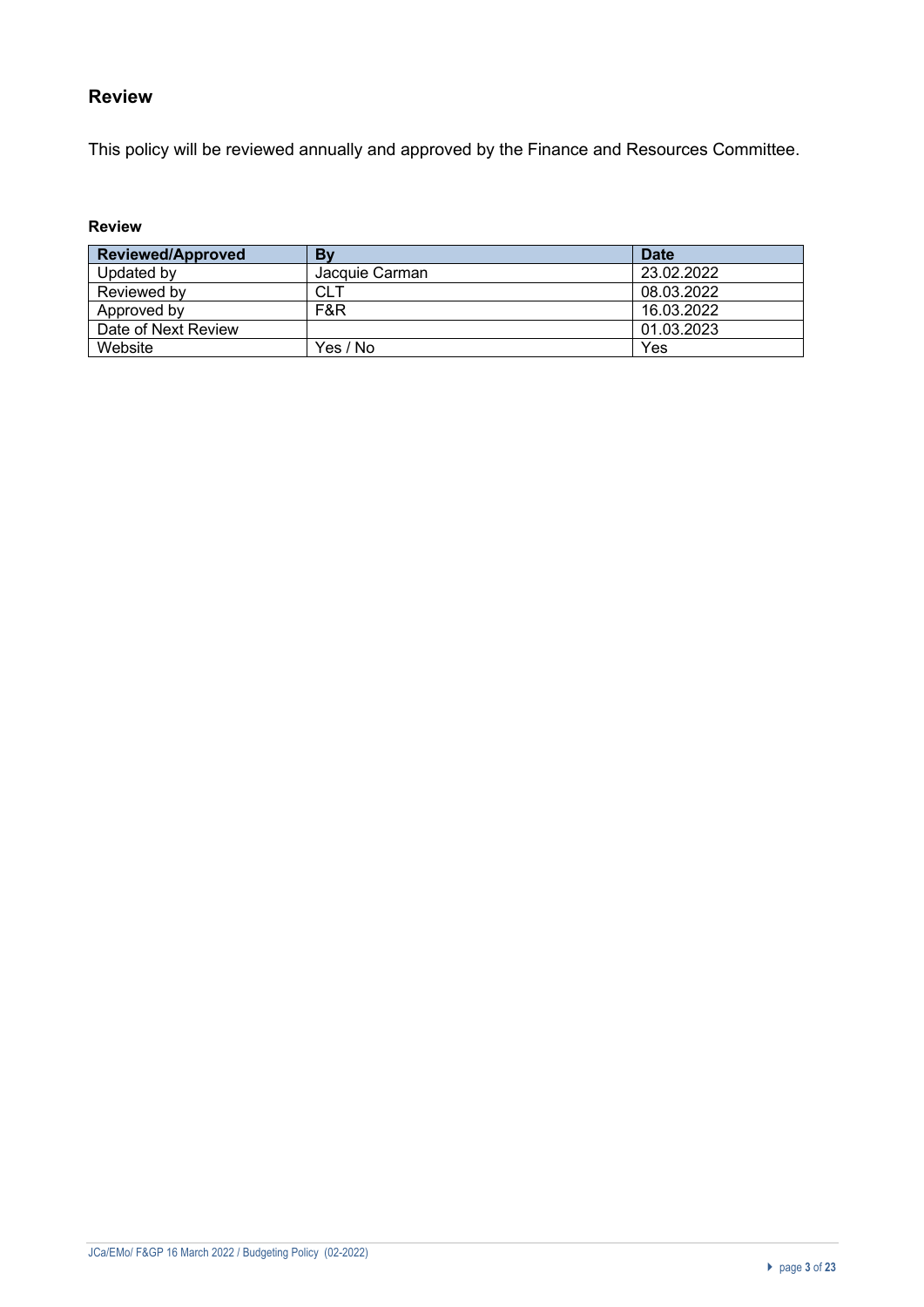# **Financial Regulations**

Financial Regulations states that in order that the College exercises adequate financial control over its resources; the Principal will prepare annual estimates of income and expenditure to be approved by the Corporation.

Such budgets will be:

- **I** in accordance with the strategic plan/overarching aims and objectives of the College;
- $\blacksquare$  be prepared within the limits of available funds;
- **include contingency sums determined by the Corporation;**
- **T** mirror year one of the financial plan submitted annually to the funding agency;
- $\blacksquare$  appropriately authorised prior to the financial year to which they relate (also that all subsequent revisions are approved);
- **th** take account of key risks facing the College and their potential impact.

The Principal as Chief Accounting Officer is responsible for the preparation of reports, forecasts and estimates relating to all resources both revenue and capital.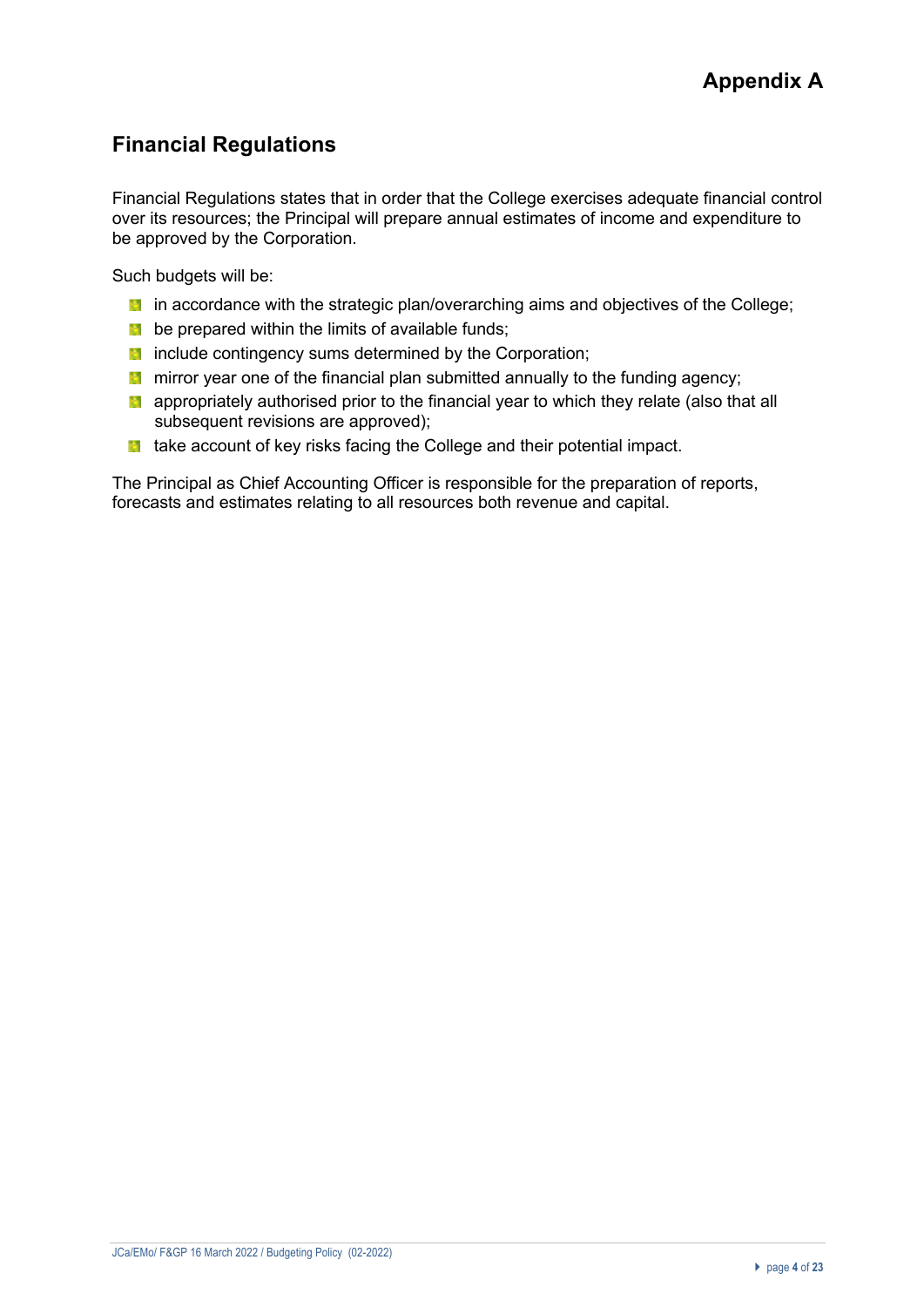# **Budget Setting and Curriculum Resource Timetable 2022–2023**

| 16 February 2022                 | Course hours and study programme composition to be agreed by<br>Learning and Teaching Quality Team                                                                                                                                                                                                                                                                         |
|----------------------------------|----------------------------------------------------------------------------------------------------------------------------------------------------------------------------------------------------------------------------------------------------------------------------------------------------------------------------------------------------------------------------|
| w/c 7 March and 14<br>March 2022 | CLT and Finance and Resources Committee to consider the<br>budgeting policy and procedures, the budget framework for<br>2022/23 and resource allocation.                                                                                                                                                                                                                   |
| w/c 7 March 2022                 | Course file proformas completed with study programmes, adult<br>skills, apprenticeships, HE and EHE provision.                                                                                                                                                                                                                                                             |
| w/c 28 March 2022                | Course file to be input to EBS and financial contributions to be<br>considered by CLT                                                                                                                                                                                                                                                                                      |
| 31 March 2022                    | Course file finalised and associated staffing budgets drafted                                                                                                                                                                                                                                                                                                              |
| 31 March 2022                    | Initial meetings with key staff to consider and agree parameters<br>for budget setting including establishing resource allocations for<br>planned new provision and priorities for 2022/23. Indicative<br>values for curriculum capital and RPE to be included and then<br>prioritised in June curriculum area reviews in accordance with<br>curriculum plans/course file. |
| 22 April 2022                    | Meetings with budget holders complete                                                                                                                                                                                                                                                                                                                                      |
| 6 May 2022                       | First draft of budget completed with contribution rates calculated                                                                                                                                                                                                                                                                                                         |
| 9 May 2022                       | CLT to discuss draft budget, contributions and financial plan                                                                                                                                                                                                                                                                                                              |
| 16 May 2022                      | Second draft of budget/financial plan completed                                                                                                                                                                                                                                                                                                                            |
| 21 June 2022                     | Draft budget to be considered by Finance and General Purposes<br>Committee                                                                                                                                                                                                                                                                                                 |
| 6 July 2022                      | Present budget to Corporation for approval                                                                                                                                                                                                                                                                                                                                 |
| w/c 18 July 2022                 | 2022/23 budgets to budget holders alongside training                                                                                                                                                                                                                                                                                                                       |
| 1 August 2022                    | Close down period 12 subsidiary ledgers in Open Accounts                                                                                                                                                                                                                                                                                                                   |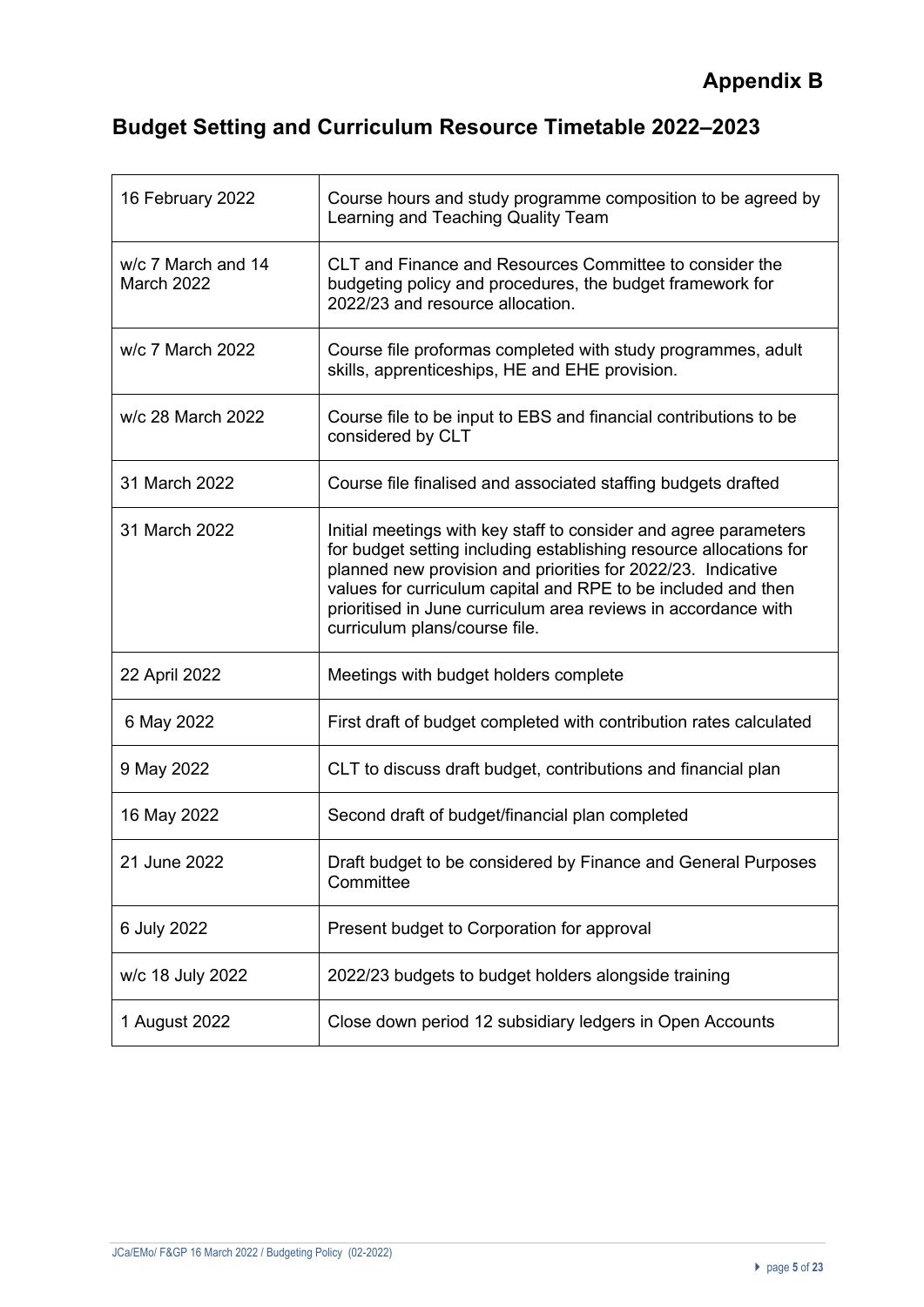# **Business and Finance Budget Cycle**

| August    | Initial outturn for previous year<br><b>External Audit for HCE</b>                                                                                                              | CLT; Corporation/ F&R<br><b>External Audit team</b>                                                      |
|-----------|---------------------------------------------------------------------------------------------------------------------------------------------------------------------------------|----------------------------------------------------------------------------------------------------------|
| September | Management accounts as at 31 July<br>Initial projection of income 2023/24<br><b>External Audit for College</b>                                                                  | CLT; Corporation/ F&R<br>Corporation<br><b>External Audit</b>                                            |
| October   | CAR to discuss current year resources and<br>emerging issues                                                                                                                    | CLT; Assistant Principals, HoDs                                                                          |
| November  | <b>Budget Revision 1</b><br>Annual Members Report and Financial Statements<br>Performance against financial targets (final 2021\22)<br><b>External Audit Finding Report</b>     | CLT; Corporation/F&R<br>CLT; Audit Committee; F&R<br>Corporation                                         |
| December  | Submission of Annual Members Report and<br>associated documents to funding agency and<br><b>Companies House</b><br>Submission of Finance Record to ESFA                         | Vice Principal/Chief Operating<br>Officer; External Audit                                                |
| January   | Second allocation to curriculum budgets based on<br>adjusted student numbers CAR discussion and<br>contribution rates                                                           | CLT; Assistant Principals, HoDs                                                                          |
| February  | <b>Budget Setting Policy review including course</b><br>costing model                                                                                                           | CLT; Corporation/F&R                                                                                     |
| March     | CAR to discuss current year and levels of resource<br>for next academic year<br><b>Budget Revision 2</b>                                                                        | CLT; Assistant Principals, HoDs<br>CLT; Corporation/F&R                                                  |
| April     | Audit Planning meeting                                                                                                                                                          | Vice Principal/ Chief Operating<br>Officer; Head of Finance and<br>Payroll; External Audit               |
| May       | Initial drafts of budgets                                                                                                                                                       | <b>CLT</b>                                                                                               |
| June      | CAR to finalise resource requests for forthcoming<br>year<br>Financial Plan and Commentary;<br>Budget (revenue and capital) and<br><b>Budget Revision 3</b><br><b>TPA Audit</b> | CLT; Assistant Principals, HoDs<br>CLT; Corporation/F&R<br>CLT; Corporation/F&R<br><b>External Audit</b> |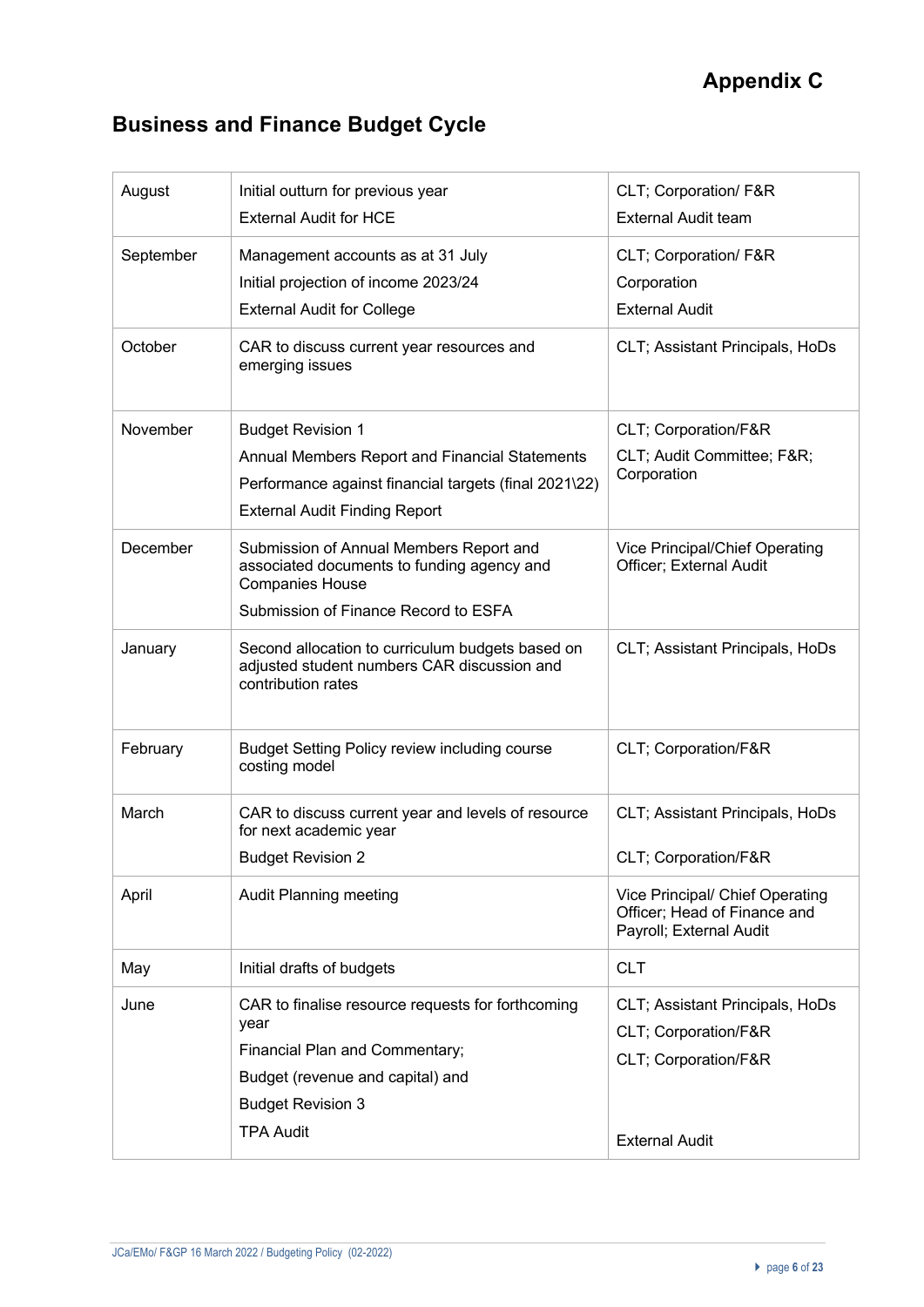# **Appendix D**

# **Glossary**

 $\overline{\Gamma}$ 

| <b>Budget</b>                             | Financial plan of current activities that encompass both estimated income<br>and expenditure for a specific period, normally a financial year.                                               |
|-------------------------------------------|----------------------------------------------------------------------------------------------------------------------------------------------------------------------------------------------|
| <b>Financial Year</b>                     | The period between 1 August and 31 July.                                                                                                                                                     |
| <b>Financial Regulations</b>              | Document which details financial objectives and targets together with<br>responsibilities, protocols and regulations to be followed ensuring sound<br>financial management and regularity.   |
| <b>Finance and Resources</b><br>Committee | A Committee of the corporation with a remit for overseeing financial<br>management and performance                                                                                           |
| <b>Sensitivity Analysis</b>               | A technique used to determine how different values of a variable, eg level<br>of agency funding impact on the overall financial position given a set of<br>assumptions.                      |
| <b>Budget Holder</b>                      | A named individual who has delegated authority to expend resources on<br>certain items.                                                                                                      |
| <b>Funding Agency</b>                     | Education Funding Agency, Skills Funding Agency, West Midlands<br>Combined Authority or Office for Students who provide funding based on<br>varying methodologies linked to student numbers. |
| <b>Top Down Budgeting</b>                 | A budgeting method where once the income profile has been established,<br>reflective amounts are allocated to individual functions to create a detailed<br>expenditure budget.               |
| Bottom Up Budgeting                       | A budgeting method where budgets prepared by individual budget holders<br>are combined to derive the expenditure profile.                                                                    |
| <b>Treasury Year</b>                      | The period between 1 April and 31 March.                                                                                                                                                     |
| <b>CAR</b>                                | Curriculum Area Review meeting where the Senior Team meet with Heads<br>of Division to discuss quality, teaching and learning alongside finance and<br>resource allocation                   |
| Contingency                               | Resources set aside to cover unexpected costs.                                                                                                                                               |
| Incremental Budgeting                     | A budget prepared using the budget or performance.                                                                                                                                           |
| Zero Based Budgeting                      | A method of budgeting in which every source of income and expenditure<br>are re-evaluated for the forthcoming period.                                                                        |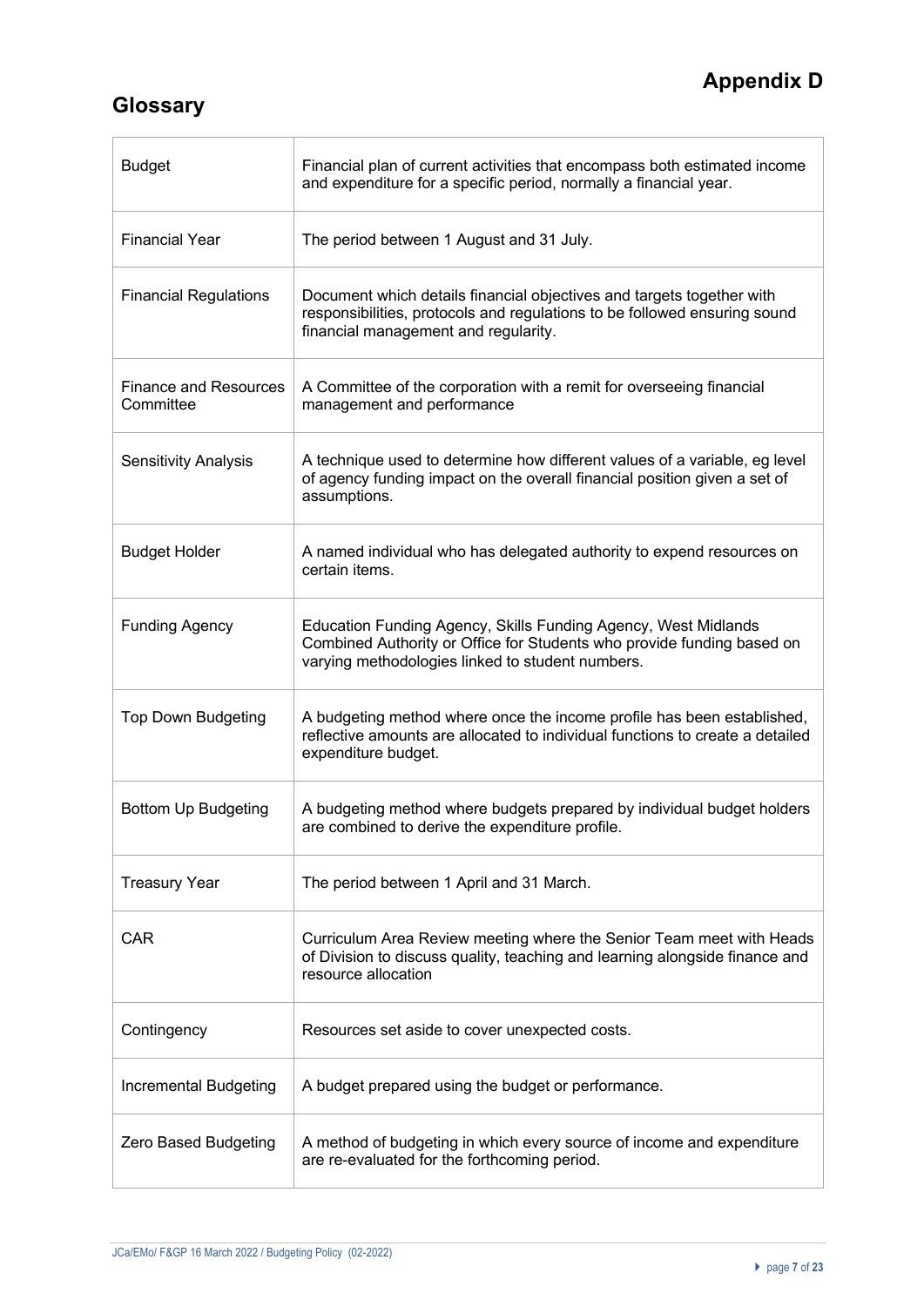# **Risk RAG Rating on Budget Headings**

| <b>Aspect</b>                  | <b>RAG</b> | <b>Comments</b>                                                                                                                                                                                                                                                                                                                                                                                                                                |
|--------------------------------|------------|------------------------------------------------------------------------------------------------------------------------------------------------------------------------------------------------------------------------------------------------------------------------------------------------------------------------------------------------------------------------------------------------------------------------------------------------|
| <b>Income</b>                  |            |                                                                                                                                                                                                                                                                                                                                                                                                                                                |
| 16-18 Income (element one)     |            | The number of students enrolled in the current year will<br>provide a stable income base through the lagged model.<br>For 2022/23 the growth form the previous year is<br>consolidated although should the College exceed<br>contractual levels there is no guarantee of any in year<br>growth                                                                                                                                                 |
| 16-18 Income (element two)     |            | The College has successfully secured five additional<br>places for 2022/23. However, with the rise in cost of<br>support for students with additional needs, the College<br>could still be underfunded. On the plus side, this is paid<br>as part of the lag and the College has negotiated a<br>contribution towards learners who do not meet the<br>threshold but still require additional support with Dudley<br>LA                         |
| 16-18 Income (element three)   |            | This is provided by the Local Authorities and work has<br>been done to strengthen relationships and ensure<br>funding is provided. Good relationships are in place with<br>Dudley MBC. A move to a matrix may provide greater<br>certainty of income paid in a timely fashion. The college<br>is leading a group through colleges West Midlands to<br>raise issues with the method of resource allocation<br>regionally and nationally         |
| Capacity and Delivery Fund     |            | The college will need to demonstrate progress and again<br>upscale our offer to engage all qualifying students. Whilst<br>some progress has been made this is not consistent<br>across all curriculum areas. The College must plan for<br>the new academic year.                                                                                                                                                                               |
| 19+ (AEB excl apprenticeships) |            | The move to WMCA has created opportunity but the<br>2022/23 contract has been reduced and based on<br>delivery throughout the pandemic. The college has<br>challenged this position based on 2021/22 achievement<br>of the contractual value and business case for growth. A<br>small contract remains with the ESFA for learners<br>outside the mayoral area                                                                                  |
| <b>National Skills Fund</b>    |            | The College failed to realise this contract in 2021/22 by<br>>£250,000 due to the restriction in the type of eligible<br>courses. There is a similar level of resource in the year<br>ahead and the college have requested that STEM<br>Access programmes be included on the eligible list of<br>courses. There is no guarantee of this at present and the<br>college must reconsider its adult offer against the funding<br>streams available |
| Apprenticeship<br>- via Levy   |            | Proactive approach to employer engagement will result<br>in an increased number of starts                                                                                                                                                                                                                                                                                                                                                      |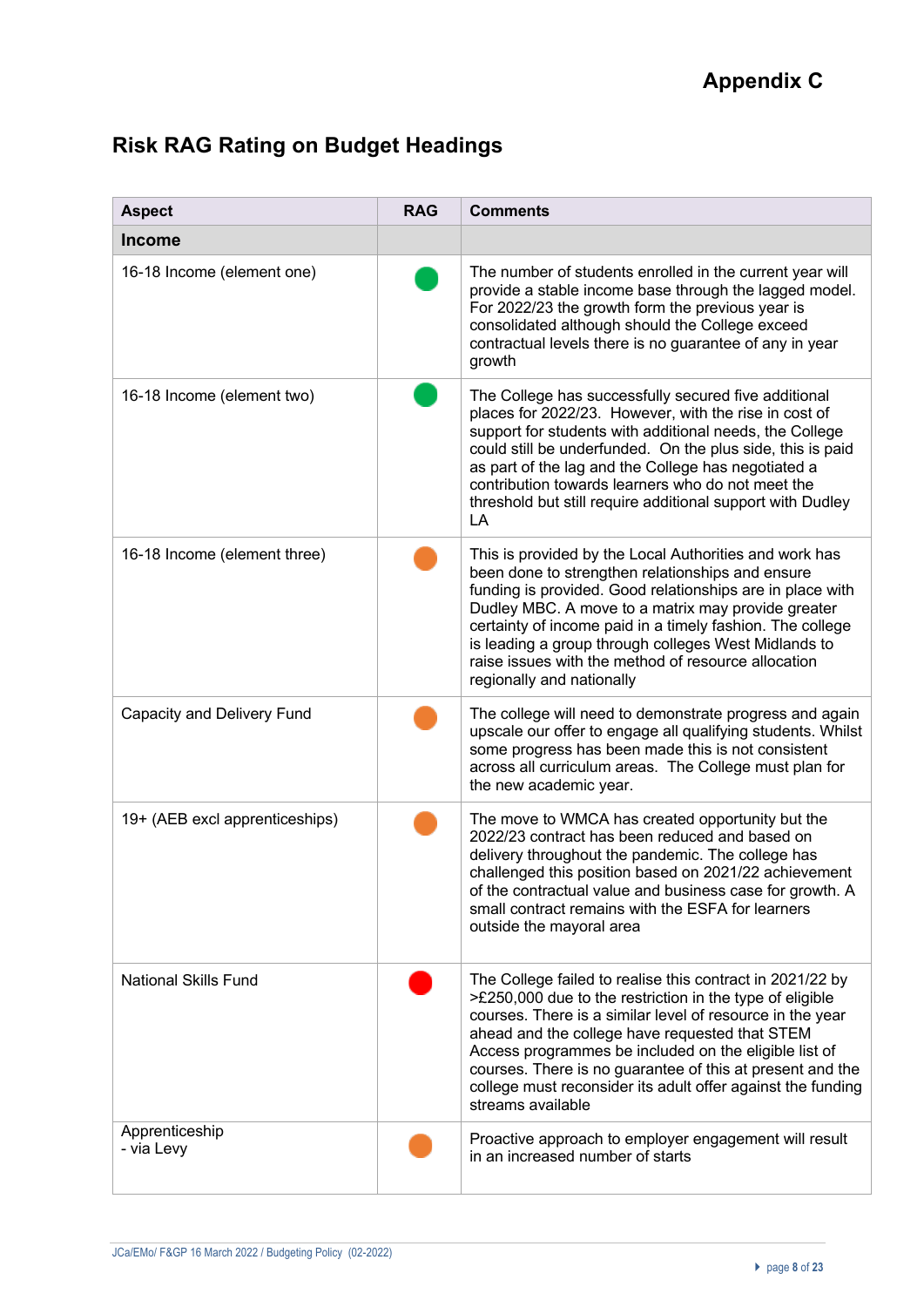| <b>Aspect</b>                  | <b>RAG</b> | <b>Comments</b>                                                                                                                                                                                                                                                                                                                                                                               |
|--------------------------------|------------|-----------------------------------------------------------------------------------------------------------------------------------------------------------------------------------------------------------------------------------------------------------------------------------------------------------------------------------------------------------------------------------------------|
| - via Contract                 |            | Re-application to the register is a further risk and the<br>outcome of the last application is pending                                                                                                                                                                                                                                                                                        |
| <b>Office for Students</b>     |            | HE student number return is again on a lagged model<br>Estimate at least around £30K reduction in income. OfS<br>are also looking to realise efficiencies and may be<br>reducing the teaching resource further.                                                                                                                                                                               |
| <b>Student Loans</b>           |            | Risk of bad debt is a significant threat to income profile.<br>The loan book is set at an absolute figure and can only<br>be extended following the November review which can<br>make planning difficult for January starts. Local<br>flexibilities with the WMCA and NSF may impact<br>positively. Recalibration required with free first level 3<br>course in certain subjects.             |
| <b>Tuition Fees</b>            |            | The risk of bad debt affects this income stream given the<br>College's approach to offering instalments. There is<br>opportunity to develop economic work in the evenings<br>and increase the scope of 19+ curriculum. Some of this<br>may be best placed via HCE Ltd                                                                                                                         |
| <b>Deferred Capital Grants</b> |            | All grants are in place and profiled to match level of<br>depreciation.                                                                                                                                                                                                                                                                                                                       |
| Economic Income                |            | Budgets are set at a prudent level based on planned<br>activities.                                                                                                                                                                                                                                                                                                                            |
| <b>Grant Income</b>            |            | The College must maximise opportunities to access<br>grant funding.                                                                                                                                                                                                                                                                                                                           |
| Investment Income              |            | Rates remain low but budgets are set accordingly.                                                                                                                                                                                                                                                                                                                                             |
| Pay                            |            |                                                                                                                                                                                                                                                                                                                                                                                               |
| Basic Pay                      |            | Establishment is well controlled with any pay<br>award/dividend considered by the Corporation based on<br>affordability. Establishment management processes are<br>now becoming embedded. Sessional pay is a risk which<br>can be increased by operating a devolved model. Should<br>the College again have a growth budget model then the<br>cost of direct teaching staff may exceed budget |
| Pensions<br>- TPA              |            | Significant increases from April 2019 resulted in £0.5m<br>additional costs per annum. There is a guarantee that<br>this will be funded in full until July 2023                                                                                                                                                                                                                               |
| - LGPS                         |            | Levels of pension contributions increased to 18.9%<br>following triennial valuation but will be fixed for three<br>years form 1 April 2020. The fund had performed well<br>pre pandemic but Brexit and Covid have potentially had<br>devastating impact on levels of deficit.                                                                                                                 |
|                                |            | Although a non-cash element FRS102 places pressure<br>on reserves. Steps are being taken to mitigate this<br>through a proactive approach to the setting of the<br>discount rate with the actuary.                                                                                                                                                                                            |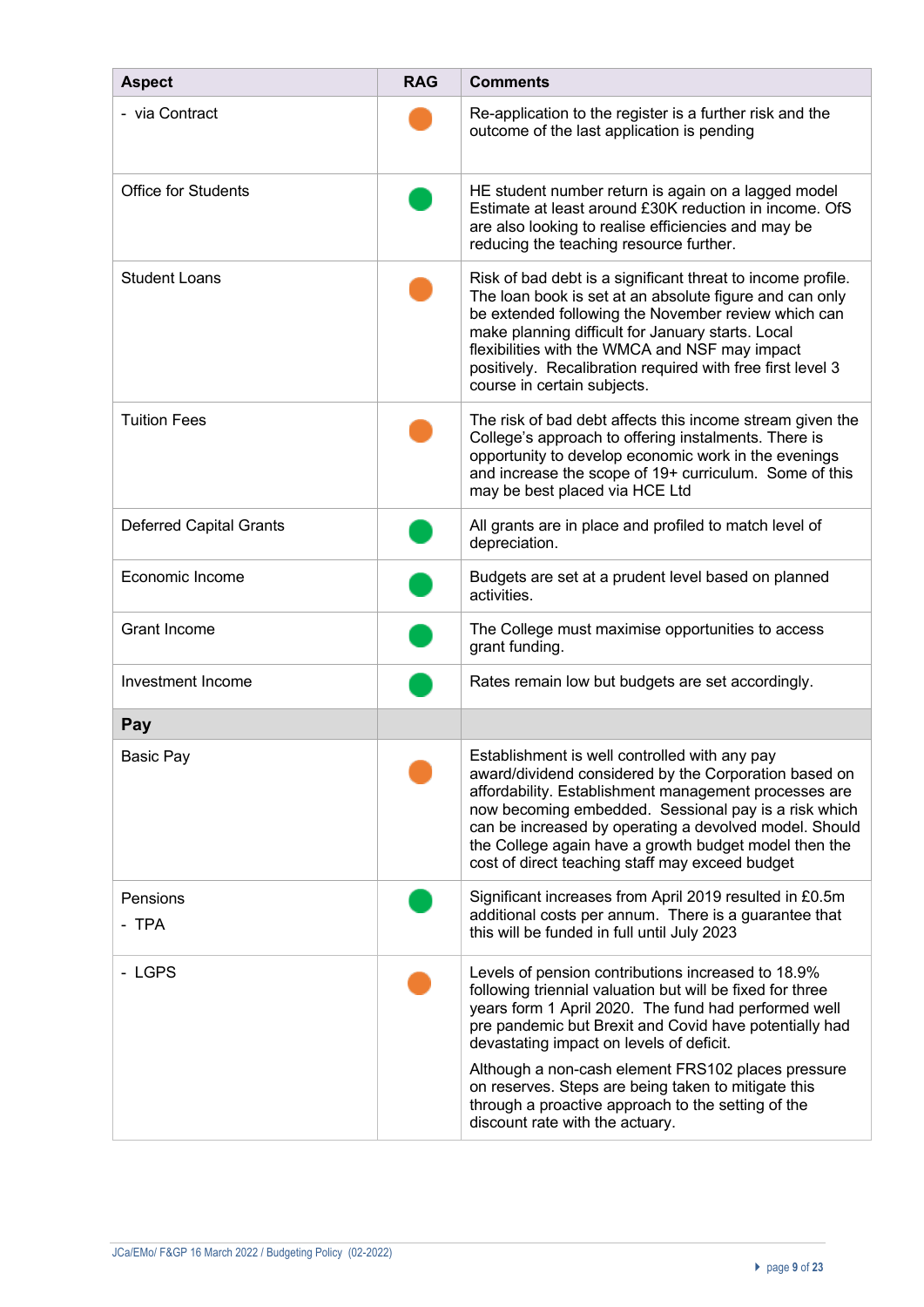| <b>Aspect</b>                       | <b>RAG</b> | <b>Comments</b>                                                                                                                                                                                                                                                                                                                                                                                  |
|-------------------------------------|------------|--------------------------------------------------------------------------------------------------------------------------------------------------------------------------------------------------------------------------------------------------------------------------------------------------------------------------------------------------------------------------------------------------|
|                                     |            | For the 2022/23 budget model this is set to amber as nay<br>increase will only affect months April - July . the full year<br>impact will not be realised until 2023/24                                                                                                                                                                                                                           |
| National Insurance                  |            | There is an increase of 1.25 percentage points for<br>employer and employee from April 2022. From April<br>2023 it will return to its current state and instead the<br>extra tax will be collected as a new health and social<br>care levy. The 2022/23 budget will see the full year<br>impact of this increase                                                                                 |
| National Living Wage                |            | The NLW will increase to £9.50 per hour form 1 April<br>2022 and further rises are expected. There is also<br>pressure on the College to pay the Foundation Living<br>Wage. This will impact on the payscale as the College<br>must maintain a skills deferential alongside increasing<br>hourly rates to the new statutory minimum.                                                             |
| Apprenticeship Levy                 |            | This will be expended on the ongoing development of<br>staff and the apprenticeship scheme.                                                                                                                                                                                                                                                                                                      |
| Non-Pay                             |            |                                                                                                                                                                                                                                                                                                                                                                                                  |
| Licences                            |            | Large firms such as Microsoft often increase prices. As<br>there is no alternative, the College has to budget for<br>higher tariffs. JISC costs and the costs associated with<br>OfS, QAA and HESA have placed pressures on the<br>budget model.                                                                                                                                                 |
| Premises                            |            | Despite excellent value for money in procurement and<br>specialist procurement for utilities, the College, like the<br>UK as a whole, is facing a significant increase in the cost<br>of gas and electricity. There must continue to be a<br>thorough programme of routine maintenance which may<br>be costly to ensure that the campuses are safe and<br>motivational places to work and learn. |
| <b>Agency and Professional Fees</b> |            | Tendering process and 3-5 year contracts ensure a<br>stable position. However, staffing shortages can realise<br>high levels of agency costs.                                                                                                                                                                                                                                                    |
| Consultancy                         |            | The College has used consultancy to address priorities<br>and provide support during periods of change. This<br>approach also adds rigor to curriculum and faculty review                                                                                                                                                                                                                        |
| <b>Curriculum Resources</b>         |            | The curriculum is well resourced and overall each facility<br>operates within budgetary levels. However, curriculum<br>development and/or growth will require investment.                                                                                                                                                                                                                        |
| <b>Digital</b>                      |            | Excellent procurement methods ensure best value.<br>Digital strategy is being constantly developed to embrace<br>digital advantage and fully support the teaching and<br>learning strategy. Again, ongoing investment is required<br>to meet student expectations.<br>From a capital perspective considerable investment is                                                                      |
|                                     |            | required across the next three/four years to update all<br>hardware to accommodate Windows 11                                                                                                                                                                                                                                                                                                    |
| Exams                               |            | Changing qualifications and curriculum may cause cost<br>pressures given increased external assessment and high                                                                                                                                                                                                                                                                                  |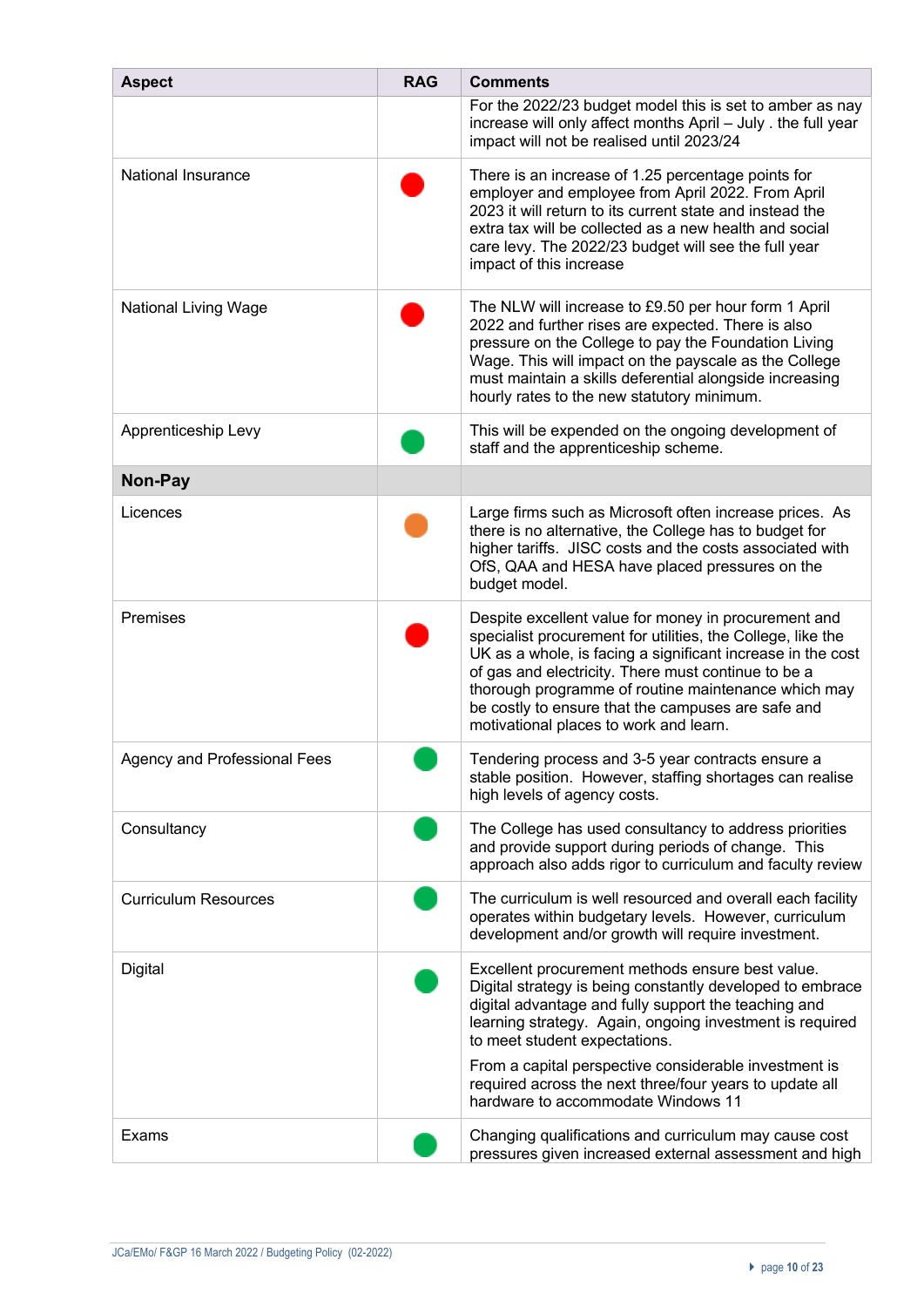| <b>Aspect</b>                  | <b>RAG</b> | <b>Comments</b>                                                                                                                                                                                                                                       |
|--------------------------------|------------|-------------------------------------------------------------------------------------------------------------------------------------------------------------------------------------------------------------------------------------------------------|
|                                |            | costs of end point assessment for apprentices. However<br>there are no specific risk factors at present                                                                                                                                               |
| <b>Student Transport</b>       |            | A significant aspect of the non-pay budget which<br>deviates funds from elsewhere .A tender will be in place<br>for 2023 and the contract is meticulously managed.<br>Despite this a more mixed economy with Centro bus<br>passes may realise savings |
| <b>Employment Costs</b>        |            | Costs of DBS checks will increase given the higher<br>levels of rigour in the revised policy for safer recruitment                                                                                                                                    |
| <b>Publicity and Promotion</b> |            | Increased competition and a more commercial approach<br>may require a greater investment as will the<br>development of the website and re branding                                                                                                    |
| Depreciation                   |            | Depreciation is linked to the approved capital<br>programme.                                                                                                                                                                                          |
| Interest Payable               |            | Low rates of interest and SONIA ensure a stable cost of<br>serving loans. However new borrowing is planned to<br>support the costs of Lygon court.                                                                                                    |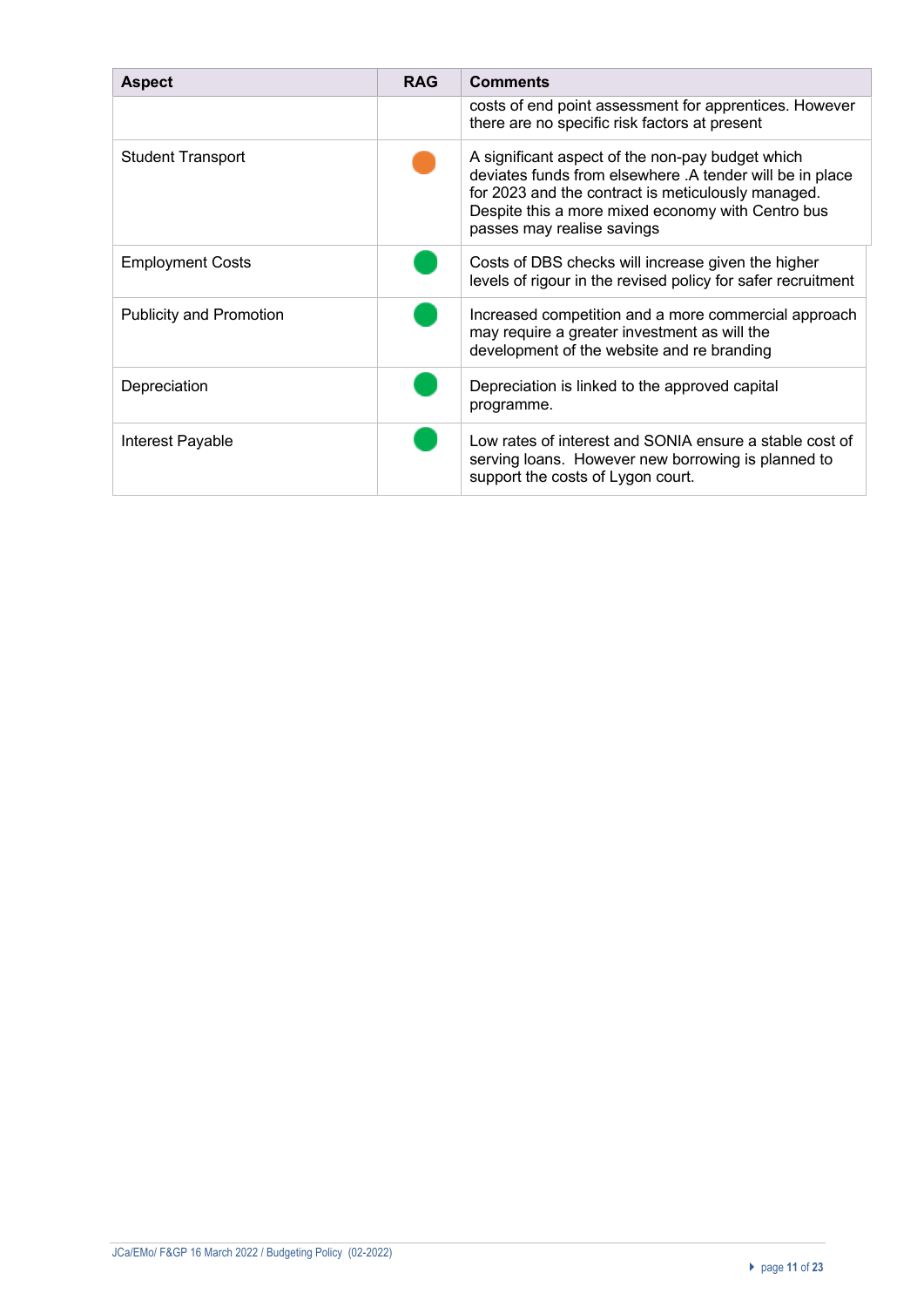

## **Budgeting and Resource Deployment Procedures**

The objective of these procedures is to define roles and responsibilities for budgeting and to document the procedure for the estimation of income and allocation of resources within the remit of the delegated scheme of responsibility.

## **Planning**

Major planning decisions are made as part of the strategic planning process, which incorporates the financial plan. Year one of the forecast will form the budget for the year ahead. The fixed assets section of the financial plan must accurately reflect the additions and disposals approved in the capital programme and incorporate estimated levels of depreciation. The capital programme is informed by the Estates Strategy, Digital Plan and the needs of the curriculum in respect of learning resources and accommodation.

Financial planning will incorporate the agency's funding methodology, any assumptions forwarded by the funding agency such as the predicted level of pay and non-pay inflation, government initiatives such as national living wage, plus those assumptions local to the College.

Any new ventures will be incorporated into the budget model once they are approved. The budget model is an important source of information to inform such decision-making processes. Whilst any strategic opportunities are being considered, a financial forecast of potential impact will be maintained.

A significant proportion of College income is from the funding agency; Education and Skills Funding Agency (ESFA). For 2022/23 the funding methodology and rates for classroom based provision have been uplifted from £4,188 to £4,542; High Value Courses Premium will continue; programme cost weightings extended for some curriculum areas and the disadvantage block 2 rate increased from £480 to £504. All of these factors must be accounted for in the projections of income for 2022/23 and beyond. The funding streams can be summarised as follows:

- 16-18 model will provide an amount of funding per student based on the size of their study programme. This is a lagged learner model based on 2021/22 levels of activity. This rate will continue be discounted for 18 year old students by 17.5%. ESFA funding is split into three elements; element one is the core funding for each study programme; element two is to support students with a higher level of need and is £6,000 per contracted place; element three is paid via the relevant Local Authority to cover costs of student support in excess of £10,000. The College also receives funding for disadvantage and to support the delivery of English and maths. In addition, the College receives a 16-18 bursary to support students in financial hardship and, which for 2022/23 again incorporates funding to provide eligible students with free meals.
- **The adult education budget is controlled by the West Midlands Combined Authority** (WMCA) for all residents of the mayoral area. As such the College will receive a small allocation from the ESFA to fund adult education for Non WMCA residents. The main allocation will be provided by WMCA based on historic levels of delivery although in year there may be opportunities for growth and bids for innovation funding. There is also opportunity to secure local flexibilities for high priority delivery and bid for growth in line with the objectives outlined in the regional skills plan and local industrial strategy.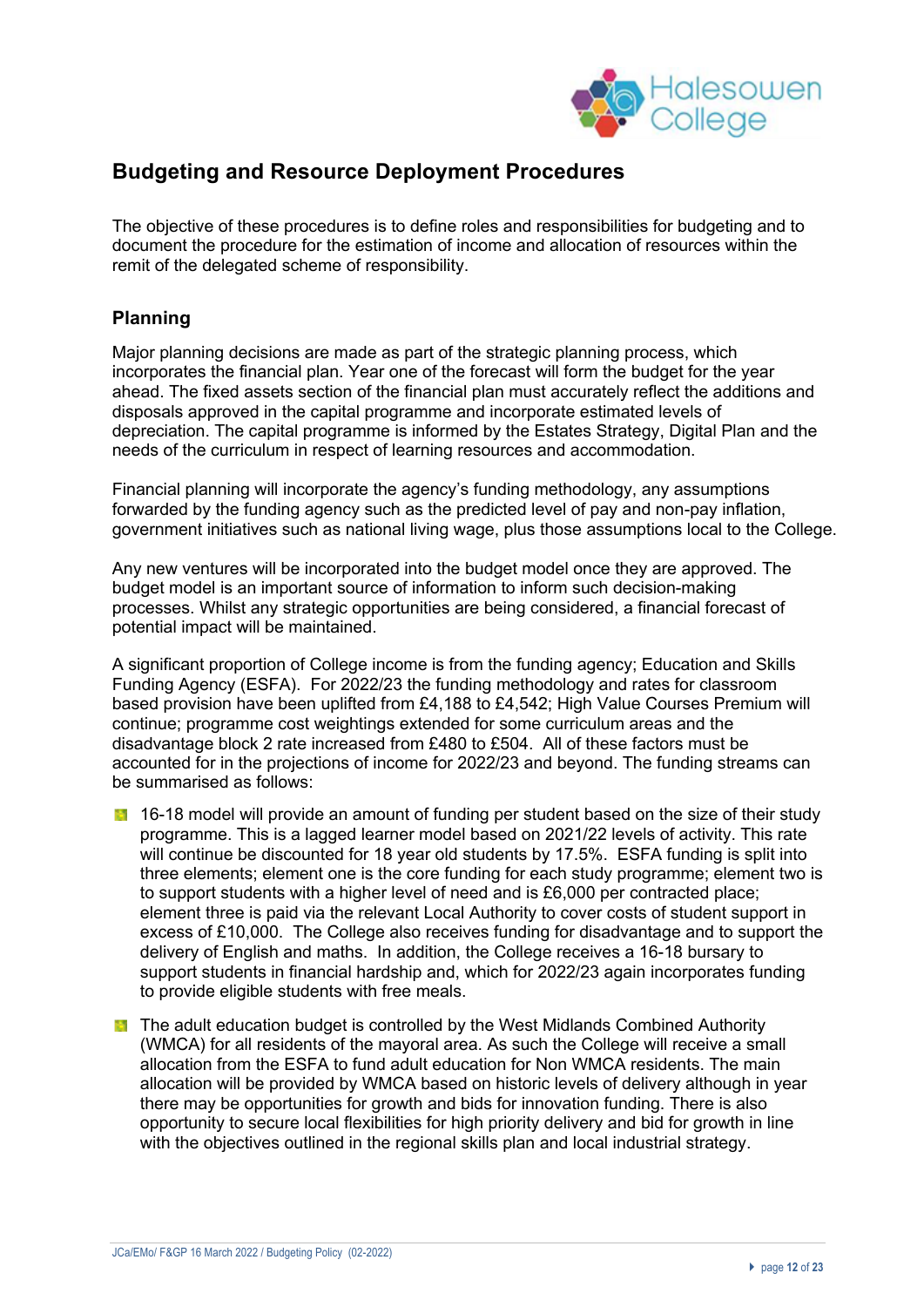- **National Skills Fund this is allocated by the WMCA and is a fund to provide free first** level 3 courses (form a prescribed list) to adult learners.
- **Apprenticeship income includes the levy. Companies with a pay bill in excess of £3m** contribute a 0.5% levy payment which they can use to procure apprenticeship training. Small companies receive ESFA contribution to training. Non-levy funding is non cash limited and there are increased flexibilities with the introduction of the transfer of funds from levy to non-levy employers. The WMCA have also developed a less prescribed model to support apprenticeship levy transfer. Failure to be reaccredited to the Register of Apprenticeship/Training Providers is a risk to the income profile and budget model.

The funding agency has communicated indicative timescales for the 2022/23 allocation process. Final allocations should be confirmed by March 2022 but the College has requested a dialogues with WMCA regarding increasing the level of the 2022/23 indicative contract.

The College must be aware of the target student profile and associated income early in the budget setting process and should not be working with historic or provisional values. In order to understand the components of income and expenditure the budget setting process must consider the curriculum offer and associated projections of student numbers. This is referred to as the costed curriculum plan. The following information is required to manage resource:

- § income generated by each division and its contribution to overhead rate
- potential income per course using projections for student numbers, study programme hours, class size, progression, retention and achievement
- impact of provider factors
- the number of quided learning hours required to deliver each course
- § funding band
- teaching staff deployment and hourly paid lecturers' time/costs
- non-pay costs (excluding overheads)

Any changes to funding and fluctuations in student numbers are a major factor impacting on the College and the budgeting process. Indeed, the College recognises adverse financial impact due to changes in the funding methodology/resource allocations as the most significant risk on the register and one that falls outside the risk appetite.

Further details are contained in the relevant sections of Appendix A; Guidance on Budget Preparation.

#### **Co-ordination and Responsibilities**

The curriculum plan will be prepared by considering the current offer and level of expected progression. Assistant Principals will include new curriculum offer linking with the priorities outlined by the WMCA and Dudley MBC and then forecast levels of students based on admission/application data. The hours for each course/ component of the study programme will be agreed by The College Leadership Team to inform the timetable and ensure the most advantageous approach to funding.

Budgets will be prepared on a 'top-down' approach looking at the College as a whole and a 'bottom-up' approach where individual budget holders input into the process at an operational level.

Refinement of the top-down model and the constraint of affordability shall reconcile to the bottom-up model. This avoids fragmentation and ensures overall financial health and viability.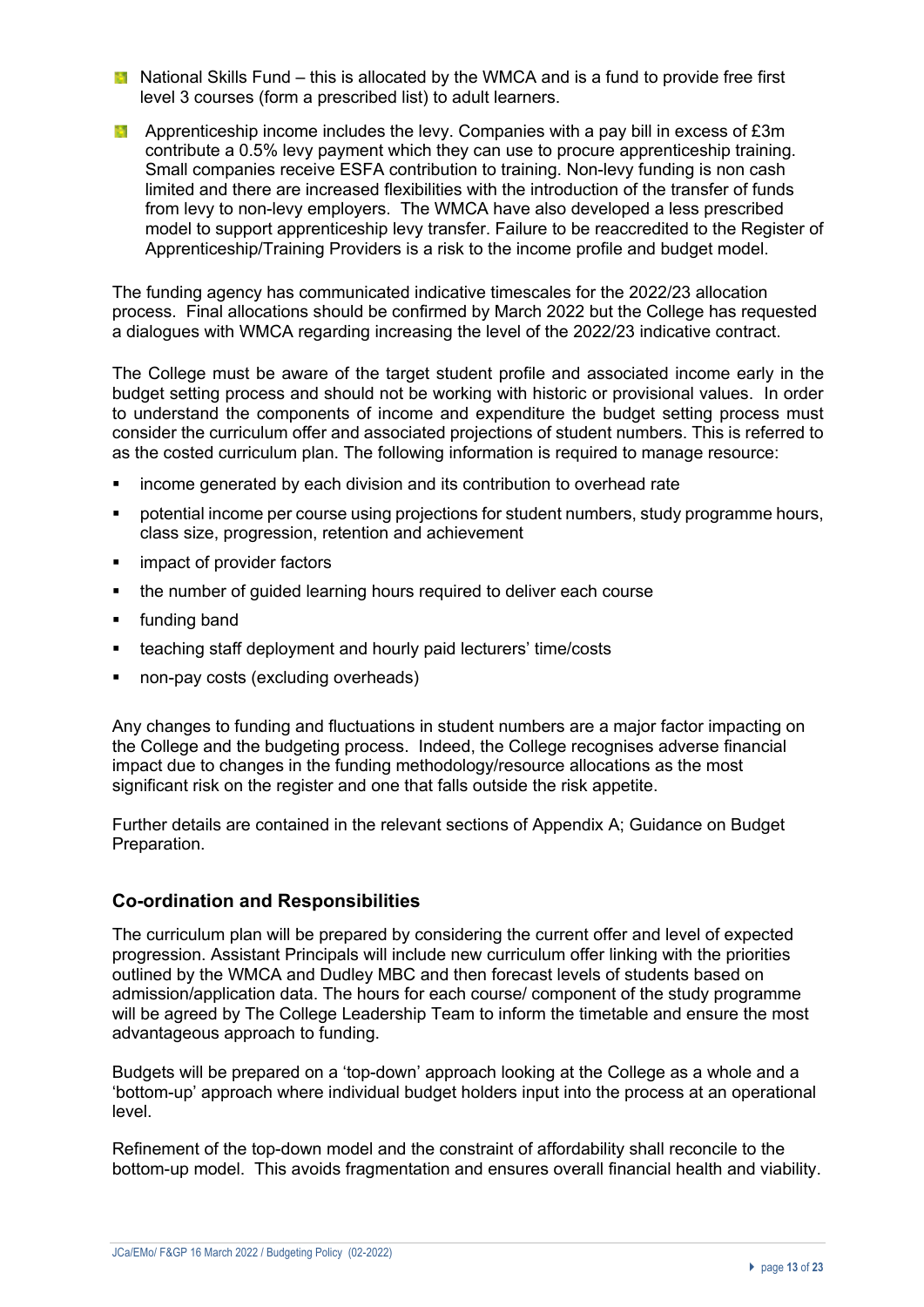This approach may be challenging when demand for resources exceeds predicted income. The College has quantified the level of pay establishment and non-pay baseline required to meet the financial targets which will ensure viability and financial stability in the medium term. The Corporation must consider the balance between sustained outstanding financial health and the need to invest.

Such constraints of affordability can be variable throughout the financial year and as such the forecast outturn against revenue budget is subject to at least a termly review. As there can still be some uncertainties when budgets are approved the comprehensive autumn review is crucial. Moreover, if the College pursued any new venture, merger or similar the budget would require comprehensive review. Also, levels of contingency may be incorporated into the initial budget as appropriate to reflect key risk factors and sensitivities within the model. Uncertainties within the budget model must be clearly outlined in the narrative with the financial impact of various scenarios fully incorporated.

The College has developed a culture where all budget holders strive to achieve best value. The concepts of economy, efficiency and effectiveness are key to financial management.

## **Communication and Responsibilities**

The Corporation are asked to determine by resolution the approval of the annual revenue and capital budgets. This task shall not be delegated.

- **D** Once the Corporation has approved the annual budget, the Principal is authorised to incur expenditure in accordance with the Financial Regulations.
- **The Principal may delegate the management of a budget to permit the performance of a** defined range of activities. This delegation must be in writing and be accompanied by a clear definition of:
	- the amount of the budget
	- the purpose of each budget heading
	- **•** individual responsibilities
	- **EXECUTE:** authority to exercise virement

Hence from the top level of the organisation to individual budget holder level, all stakeholders are appropriately informed. All budget holders receive an annual finance pack electronically at the start of the financial year which notifies in detail the annual budget together which other key financial information. Issue of budgets in a timely manner enable resources to be prioritised and essential items necessary for term one to be ordered efficiently avoiding disruption. Prior to this, global budgets are reported to the College Leadership Team (CLT), considered by the Finance and Resources Committee and approved by the Corporation. The financial plan is reported to the governing body alongside the annual budget.

## **Motivate**

Student number targets in the curriculum plan and associated budgets can be a useful tool to motivate budget holders to achieve College goals. All curriculum plans contain income targets in addition to expenditure lines. Curriculum areas are required to make a 50% contribution to overheads after accounting for direct income, pay and non-pay items. The budget provides a standard and encourages effectiveness, economy and efficiency. For the curriculum budgets, resource is directly linked to student numbers in order to strengthen the relationship between activity and cost. The College has in place value for money indices to improve accountability and the decision making process, which ties in with best value objectives. Teaching pay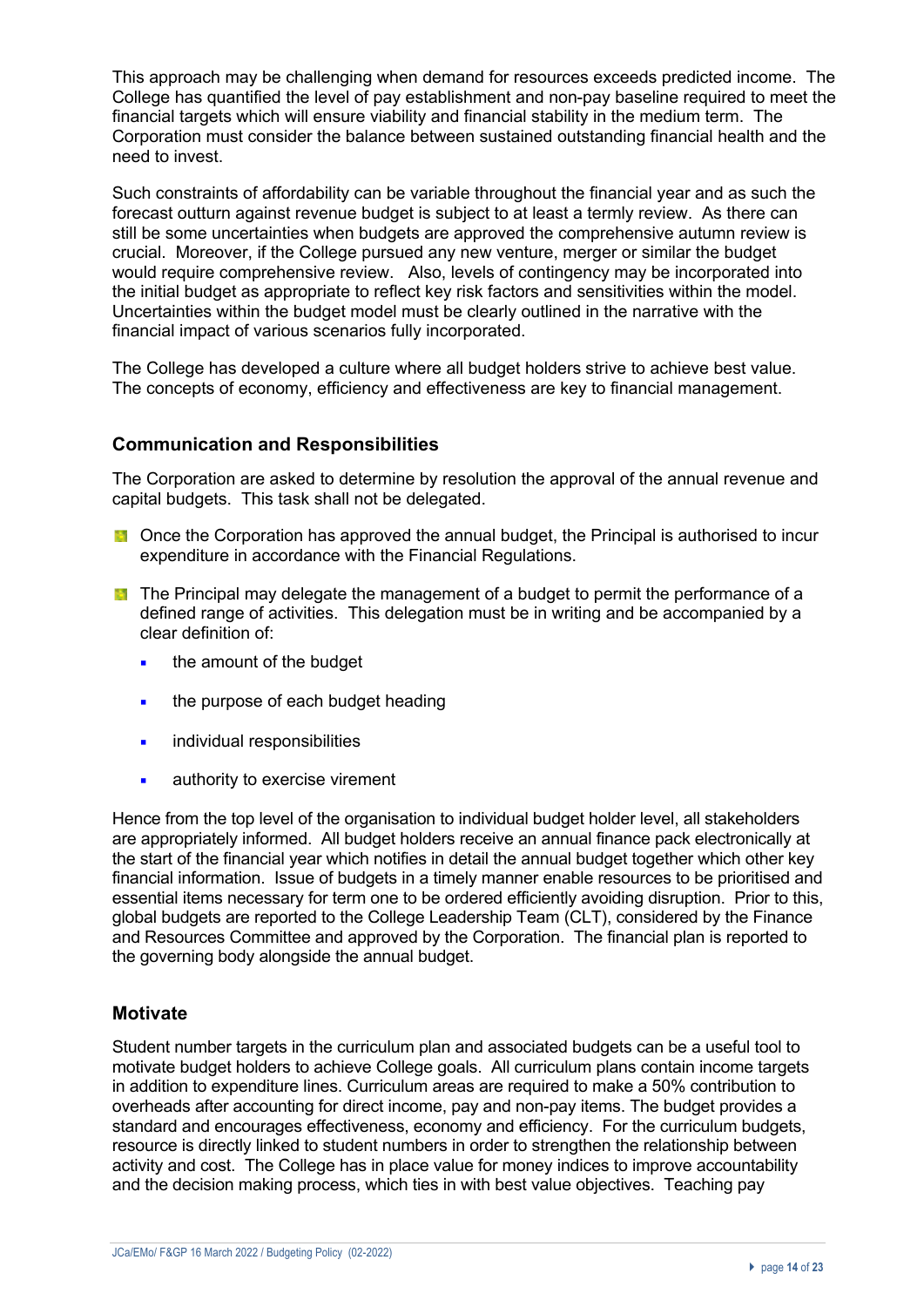budgets are devolved to the three Assistant Principals operating at a divisional level. Management of the whole cost base for their areas of responsibility creates transparency and clear accountability.

## **Control**

A budget aids in financially managing and controlling the activities for which a budget holder is accountable. By comparing the actual results with the budgeted amounts for different categories of both income and expenditure, it can be ascertained which budgets do not conform to the plan. This process enables the development of variance analysis and reporting by exception in order that early action can be taken to remedy the situation. Budget holders have access to real time budget reports which have a drill down function to source documents so that they can clearly see the financial position at all times. Monthly reports to CLT show the level of contribution by division and faculty. Termly revisions to the forecast against revenue budget is also reported to budget holders as appropriate and variance analysis conducted against revised budgets. At each meeting of the Finance and Resources Committee, the members will consider the management accounts in detail and consider the risk factors associated with the budget model.

## **Evaluation**

Budgets provide a benchmark by which to evaluate financial performance although accurate evaluation is dependent upon robust monitoring.

- **The Principal shall be accountable to the Corporation for effective budgetary control within** all approved capital and revenue budgets.
- **Regular reports, as specified in the Cycle of Business, shall be submitted to the Finance and** Resources Committee and Corporation outlining actual income/expenditure in comparison to estimate, to highlight and explain significant variances. Again it is also important to monitor associated activity especially regarding key contracts as the College is reliant upon grant income. Public sector funding constraints and impact of changes to funding methodologies may affect the degree of risk exposure in terms of likelihood and materiality. As stated above a movement in student numbers impacts significantly on agency income.
- **The Vice Principal/ Chief Operating Officer shall monitor delegated budgets to ensure that** financial control is maintained and, that the Corporation's plans and policies ensure that individual officers do not exceed the budgetary limits set for them and, make the required level of contribution.
- **The overall budget performance shall be formally reviewed at least termly.**
- **Designated budget holders are ultimately responsible for the control of expenditure from** the budgets delegated to them. They are responsible for the day-to-day management of budgets and will have the following responsibilities:
	- the authorisation of any expenditure against the delegated budget; (budget holders may nominate other staff to spend against the budget, but this does not waive the budget holder's responsibility).
	- monitoring expenditure and income, and commitment of expenditure against budget throughout the financial year
	- **E** ensuring that any likely overspend or reduction of income which cannot be met by virement is reported to the Vice Principal/ Chief Operating Officer immediately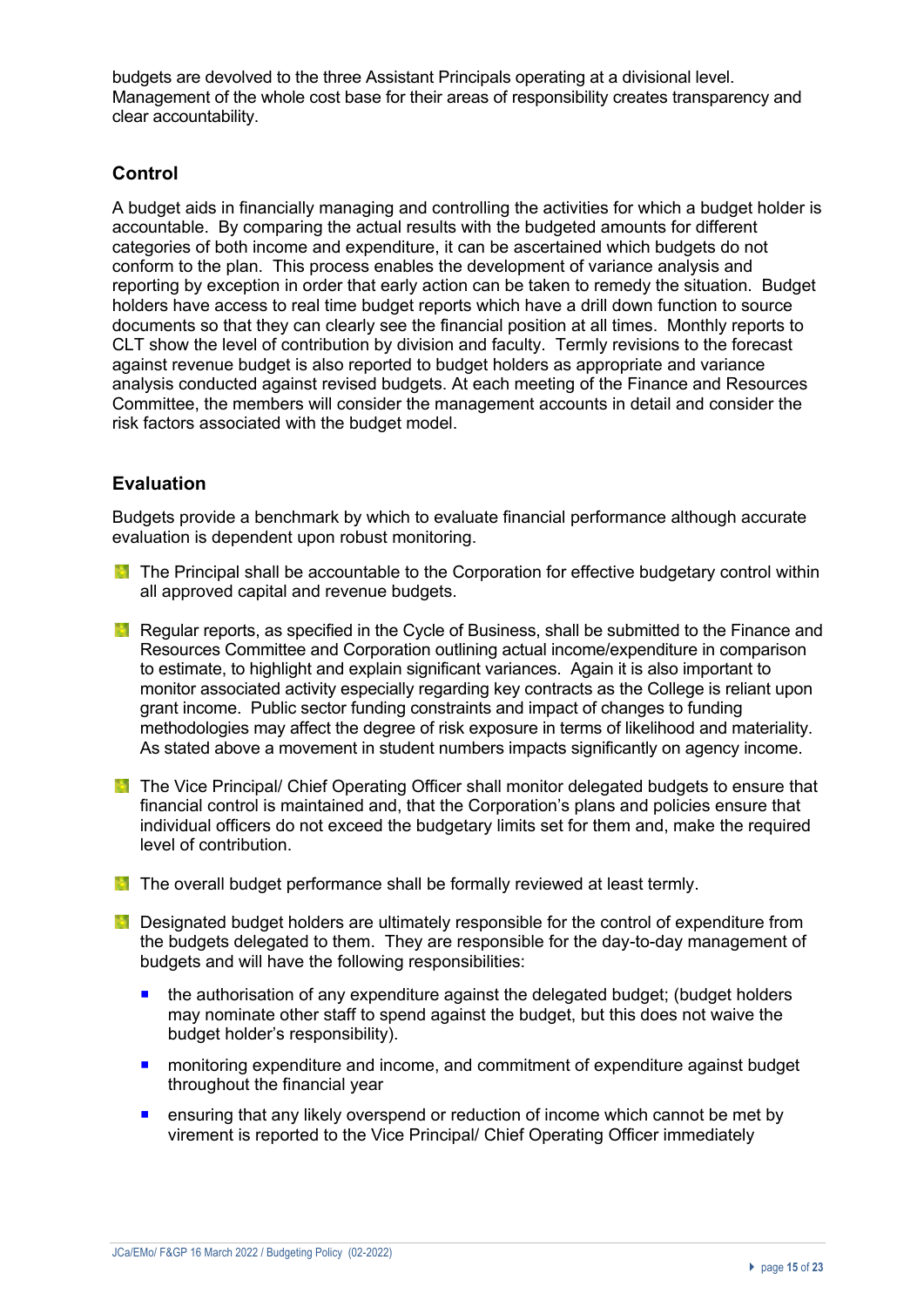- ensuring that the amount delegated is not used in whole or in part for any purpose other than that specifically authorised, subject to the rules of virement.
- **Assistant Principals are responsible for making the required 50% contribution from** activities and the viability of their curriculum plan.

### **Preparation of Budget**

- A detailed budget is prepared for a period of one year (August-July) with the annual budget being divided into twelve monthly periods.
- **College wide financial targets should reflect the level of revenue and capital budget and** their impact on the consolidated income statement and balance sheet.
- **M** Whilst the College budget year runs August to July, the funding agency operates on a treasury year. Hence the College must be mindful of any contractual targets as at 31 March each year.
- **Budgeting is a continuous process and in order to constantly look ahead and review future** plans the revenue budget shall be subject to review at least termly, hence establishing a method of rolling budgeting.
- **The original budget and subsequent revisions shall be considered and approved by the** governing body in accordance with Financial Regulations. All changes shall be notified and discussed with individual budget holders as appropriate.
- **Annual initial budget setting is governed by a budget setting timetable (see Budget Setting** and Resource allocation Policy). There are several phases to the process which are summarised below:
	- Vice Principal/ Chief Operating Officer prepares and communicates a timetable to reflect important milestones, for example, dates of Corporation meetings and to coincide with the determination of curriculum resources through the faculty structure.
	- Identify principal risks and uncertainties and report to Corporation via the Finance and Resources Committee.
	- Determine a key set of assumptions which are discussed in initial meetings with the CLT.
	- Finalisation of curriculum plans by Assistant Principals and co-ordinated by the Deputy Principal.
	- **Preparation of the College income budget by Vice Principal/ Chief Operating Officer** based on agreed assumptions, known factors and the requirements of the College to pursue strategic objectives and achieve the annual plan.
	- Initial preparation of individual budgets by Vice Principal/ Chief Operating Officer based on meeting with budget holders and senior staff.
	- Consolidation of budget by Vice Principal/ Chief Operating Officer to determine College position and full analysis of key changes year on year by Head of Finance and Payroll.
	- Evaluation of level of contribution.
	- **Preparation of financial plan and associated commentary by Vice Principal/ Chief** Operating Officer and its reconciliation to the revenue budget.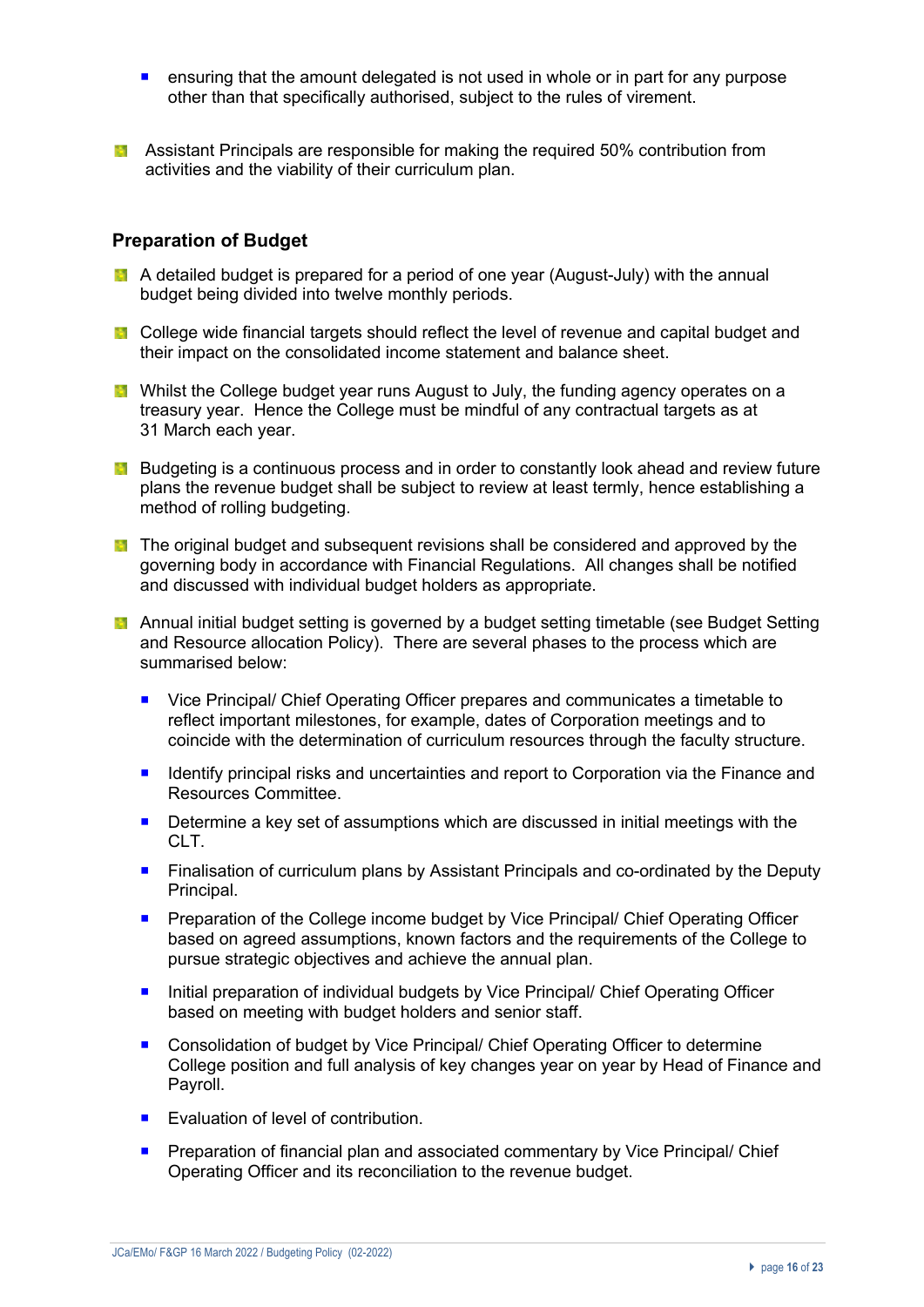■ Consideration of budgets by CLT before approval by Corporation.

## **Determination of Budget**

- **There is no single way in which an appropriate value for a particular budget item is** determined. However, before the annual budget is prepared, a base should be determined from which the process will begin.
- $\blacksquare$  For some ongoing activities (income generating and expenditure) the current levels are considered initially and adjusted for known/assumed changes which are expected to occur during the new financial year. This approach is incremental budgeting and is mainly concerned with the increment in operations or expenditure which will occur during the budget period. The main disadvantage is that this method may perpetuate past inefficiencies and/or inaccuracies. However, this method is appropriate for certain categories of budget, for example, when tied in contractually to a certain service such the price and volume is established across a three or five year period, then the budget should be adjusted for inflationary increases. Examples include banking services and insurance where value for money is secured via a formal tender process.
- **Many elements of the College budget are associated directly and indirectly with student** enrolment. The income levels will be calculated based on the funding statements issued by the funding agency and assumed activity levels for other sources of activity linked funding, for example, Higher Education.
- It is appropriate to prepare certain budget lines on a zero based budgeting approach with projections for existing programmes starting from a zero base with the budget compiled as if the programmes were launched for the first time. This establishes a questioning attitude rather than one which assumes that current practice represents value for money.

Appendix A details guidance on budget preparation for key headings.

## **Budget Virement**

- **The Principal may vary individual budgets within the limit of the overall budget, subject to** any specifically earmarked items by the Corporation, provided:
	- the action does not involve the College in any overall unauthorised additional financial commitment in any subsequent year;
	- the amount involved does not exceed a figure equating to 1% of the total budget in relation to any one proposal or related series of proposals;
	- ¡ it does not affect the estimated surplus or deficit approved by the Corporation.
- Virement in excess of the limit granted to the Principal, or involving additional financial commitments in respect of subsequent years, shall be subject to the approval of the Corporation.
- **EX** Expenditure, for which no provision has been made in an approved budget, shall only be incurred after authorisation by the Principal in consultation with the Chair of the Corporation.

## **Treatment of a Deficit**

The College would not usually plan for a deficit unless there were exceptional circumstances and a robust recovery plan.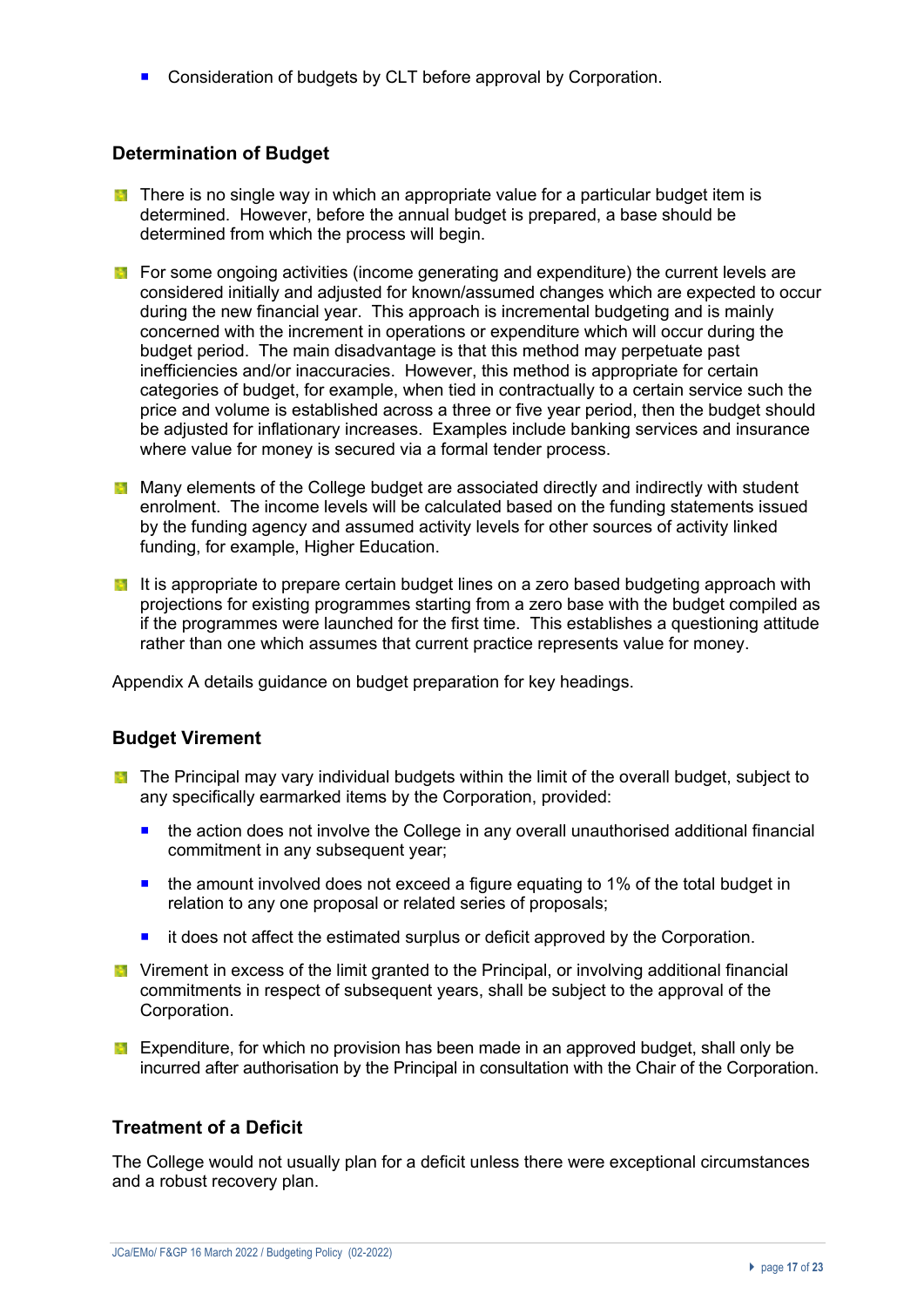In the event of a budget deficit, the Principal will report to the Corporation. This report must contain:

- $\blacksquare$  the factors resulting in a deficit position;
- corrective action necessary;
- **P** procedures to be introduced to prevent the situation occurring again in the future.

### **Review**

Budgeting is a key process and as such the Budgeting Policy and these associated procedures are to be reviewed annually and the policy approved by the Finance and Resources Committee.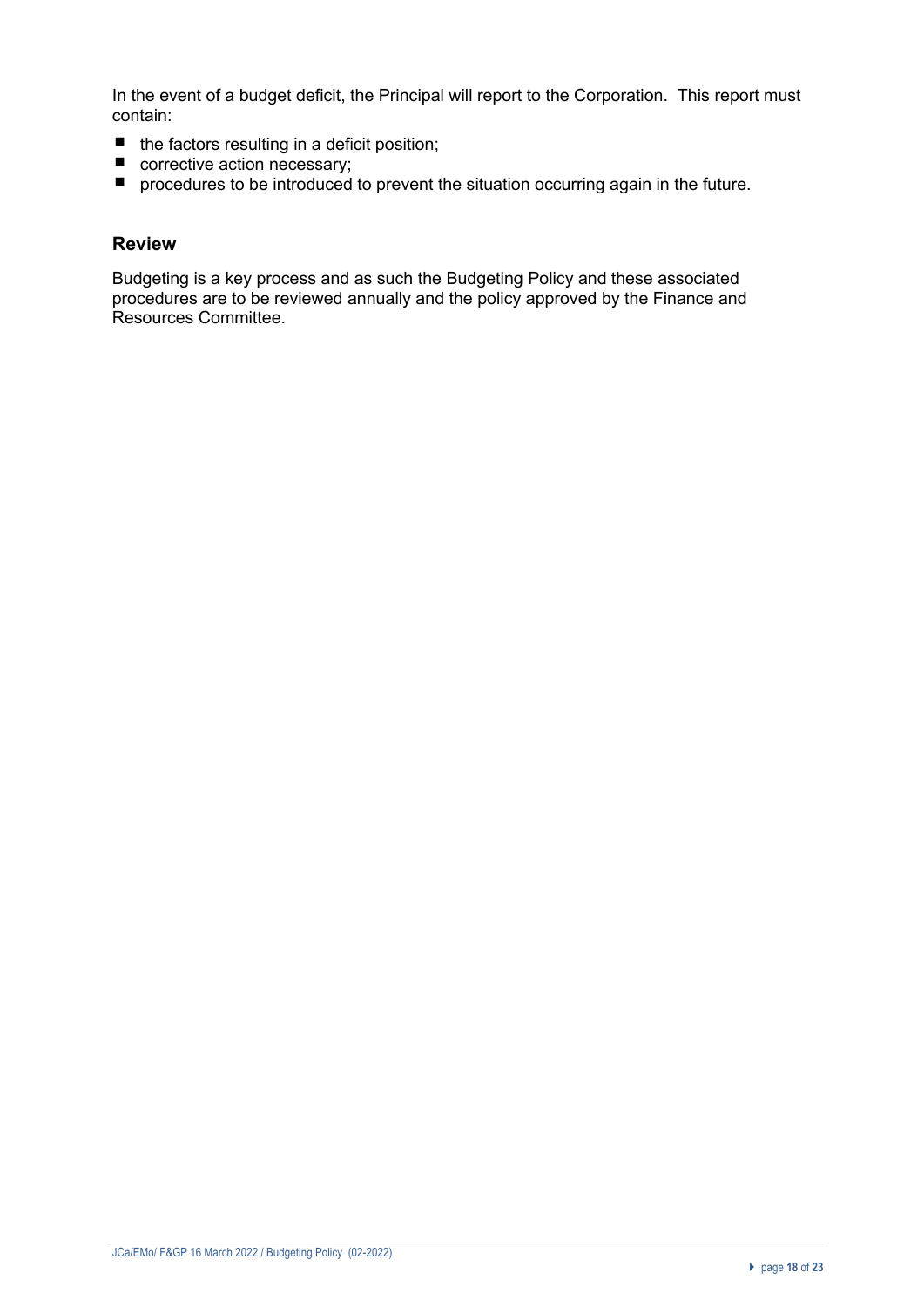## **Key Budget Headings Guidance on Budget Preparation**

## **16-18 Study Programmes (ESFA Funding)**

The ESFA 16-18 model provides funding for education of learners aged up to 19 and for those up to the age of 25 with a learning difficulty and/or disability. This funding covers the College's Elected Home Education (EHE) programme.

The College is allocated a rate of funding for each student's study programme adjusted for planned hours and weighted for necessary course costs, retention and with additional funding for those students at a disadvantage; this includes funding for students based on socioeconomic indices linked to postcode, and funding to enable the pursuance of GCSE English and Maths for students who have yet to attain this qualification. The allocation is based on the principle of lagged learner numbers. The level of funding for 2022/23 will be based on student number data relating to 2021/22 submitted in data return R04 and R06. For colleges this is then extrapolated to a full year estimate using historic data. ESFA timescales were that FE colleges were informed about allocations by the end of March 2022. The changes to the funding methodology announced by the agency will be fully incorporated into allocations

For 2022/23 the study of GCSE Maths and English for all learners aged 16-18 remains a condition of funding.

For learners aged 19+ who are continuing in 2022/23, a programme which they began aged 16- 18, they remain eligible for funding at 16-18 rates and their funding is generated through the 16- 18 route.

The 16-18 model aims to consolidate movement in participation year on year, ie if the College exceeds its contractual targets through over-recruitment this additional participation should automatically be incorporated into the next year's allocation provided sufficient funding is available – this is referred to as consolidated growth. Conversely failure to meet funding targets will result in a decline in funding in the subsequent year. In year growth is only possible if the College recruits more than the ESFA threshold for students in excess of contracted levels (note this rule is adjusted by the agency annually and is currently 100).

In the methodology any student aged 16 or 17 following a programme of 580 hours or more will be deemed full time. Students aged 18+ are funded at a lower rate (17.5% lower) and are deemed full time at 485 hours. A study programme of fewer hours will attract lower levels of funding.

For budgeting purposes it is prudent to base allocations on levels communicated by the ESFA. As stated above, the allocation is due to be finalised by March 2022. Levels of funding for 16-18 students with element three high needs are through the Local Authority. Therefore, in terms of the budget model, funding for 16-18 should be based on the lagged learner number revised methodology.

## **19+ Model (classroom based)**

For residents in the WMCA mayoral area, the adult education budget is allocated by the WMCA and based on historic delivery plus any growth that supports the priorities in the Regional Skills Plan which focus on building skills for employment including English and maths for all learners.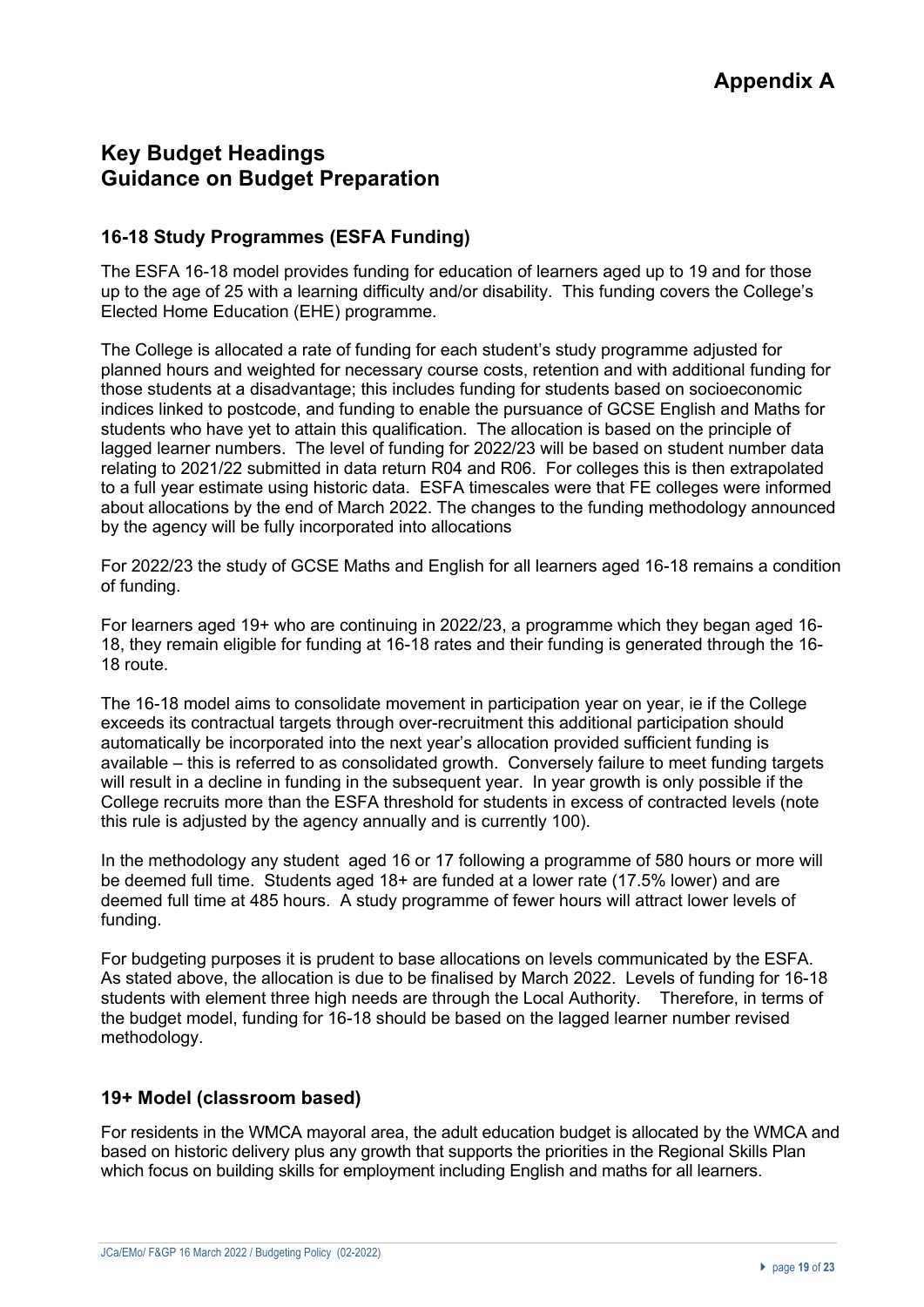The skills system must be one that has rigour with employer ownership and enterprise at the core. ESFA will still fund 19+ learners outside of the WMCA area.

Increasing importance is placed on job outcomes and training for the unemployed which realises sustainable employment.

For budgeting the level of income should be that stated in the funding statements issued by the ESFA and WMCA for adult education. This includes the contracts for National Skills Fund The loan fund element should be included at the forecast level of loans should this be less than the maximum facility value. Bids for growth should only be included once they are approved. There will need to be recalibration of income between AEB grant/NSF and advanced learner loans with the introduction of the Lifetime Skills Guarantee which provides a first full level 3 for learners studying a qualification in a priority area.

Academic entitlement remains for students aged 19-23 but co-funding for a second level three remains with a 19+ learning loan. Note academic entitlement is not universal and only applies to certain courses. Academic entitlement remains for Level 2 courses. The College actively promotes full funding for learners on low income in accordance with the ESFA funding methodology. Funding for level 2 courses is not available for those with academic entitlement unless the course is deemed a full level 2.

## **Supplementary Contracts (funding agency)**

Supplementary contracts are usually a one-off source of funding for a specific purpose and must never be determined incrementally, but instead based on anticipated funding streams. Corresponding expenditure budgets must also be set for such resources as appropriate.

#### **Apprenticeships**

Halesowen College College is again aiming to increase apprenticeship numbers. As defined in the grant agreement for capital resources through the LEP, there is a focus on STEM and business related subjects.

Proactive employer engagement will allow the College to trade with levy paying organisations. The budgets should be set based on the apprenticeship development plan with appropriate expenditure budgets for infrastructure development.

The delivery of new standards must be costed for budgeting purposes in accordance with published tariffs. A financial assumption also needs to be made as the value of the final assessment. There is some uncertainty in this budget line given the commercial approach to delivery with all employers. Income budgets should be prudent.

#### **14-16 Partnerships with Schools**

14-16 work with schools continues and schools are charged an agreed rate per pupil hour in accordance with the tuition fee policy. The budget should be set based on forecast student numbers.

## **Other Grants**

It is important to ascertain what income streams are anticipated with reference to approved projects, and to set corresponding expenditure budgets. Where match funding is required this must be identified and incorporated into the budget. Project submissions which have not yet been approved should not be included in the budget. All budgets associated with grants must be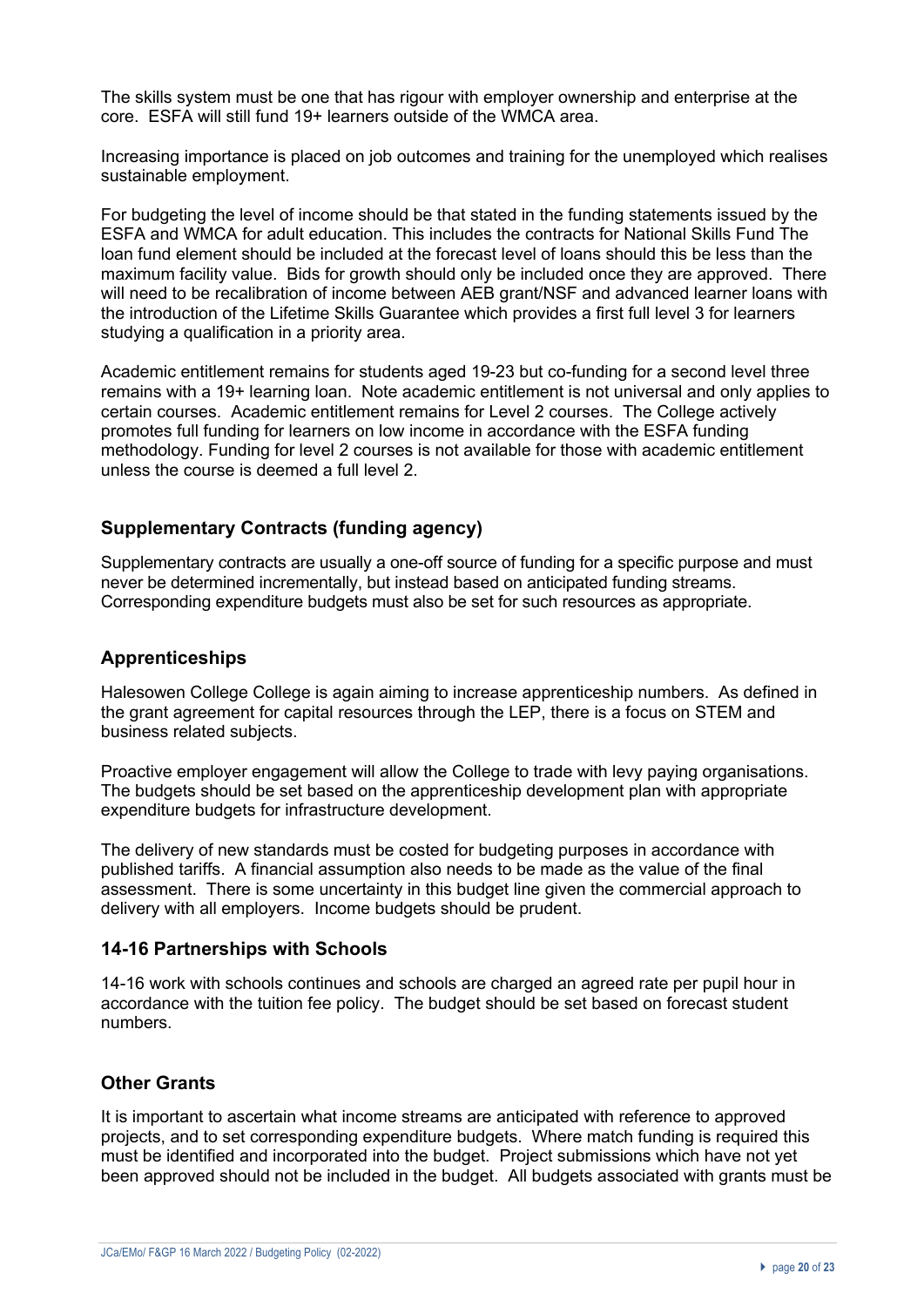set in accordance with the zero based model and ensure compliance with all terms and conditions of grant funding.

## **Deferred Capital Grants**

To be determined for the period based upon

- i) Continuation of release of grants previously received ensuring that when grants are fully utilised they drop out of the annual model.
- ii) Incorporation of known new grants

With the introduction of FRS102 the College adopted the accruals model to continue to amortise the grant over the useful life of the asset.

## **HE**

Based on any contractual learner numbers funded by Office for Students (OfS) (based on the HEFES return) plus income from partner universities calculated in accordance with that organisation's methodology. Care must be taken to observe all the constraints of the terms and conditions issued by partner universities, for example minimum group size when calculating likely levels of income. Halesowen College runs a range of HNC/HND programmes and income should be estimated based on forecast numbers contained in curriculum plans and the approved tuition fees.

## **Registration and Tuition**

To be determined based on learner profile as defined in curriculum plans combined with established fee policy. The fee policy in 2022/23 includes 19+ learning loans and fees for College courses alongside the new Lifetime Skills Guarantee via National skills Fund alongside WMCA flexibilities. For adult learners studying at Level 2 or lower or a full first Level 3 in certain subjects may be fully funded and entitled to fee remission whilst co-funded students pay fees. The tuition fee assumption is 50% contribution. Foundation learning can also be fully funded for 19-24 if this leads to a first level 2/3 qualification for the learner. For learners aged 19-23 doing a second or unfunded Level 3 or higher level qualification a learner loan may be available. Also, students aged 16-18 or adults on certain income based benefits and seeking employment receive a remission for funded courses (up to and including Level 2). Levels of income must be based on the tuition fee policy, fees matrix and estimated enrolments based on curriculum plans. Student debt is an increased risk and the bad debt provision is now calculated on a monthly basis in accordance with the methodology approved by external audit. This must be incorporated into the budget model.

#### **Economic and Miscellaneous Income**

There are many diverse sources of income; all of which should be zero based in accordance with business plans or based upon known/planned activity (similar method for schools and other educational contracts).

Should there be a major review/change of any economic income function it would be appropriate to adopt this zero-based approach. All for profit activities are accounted for through Halesowen College Enterprises Limited and should not be incorporated into the College model.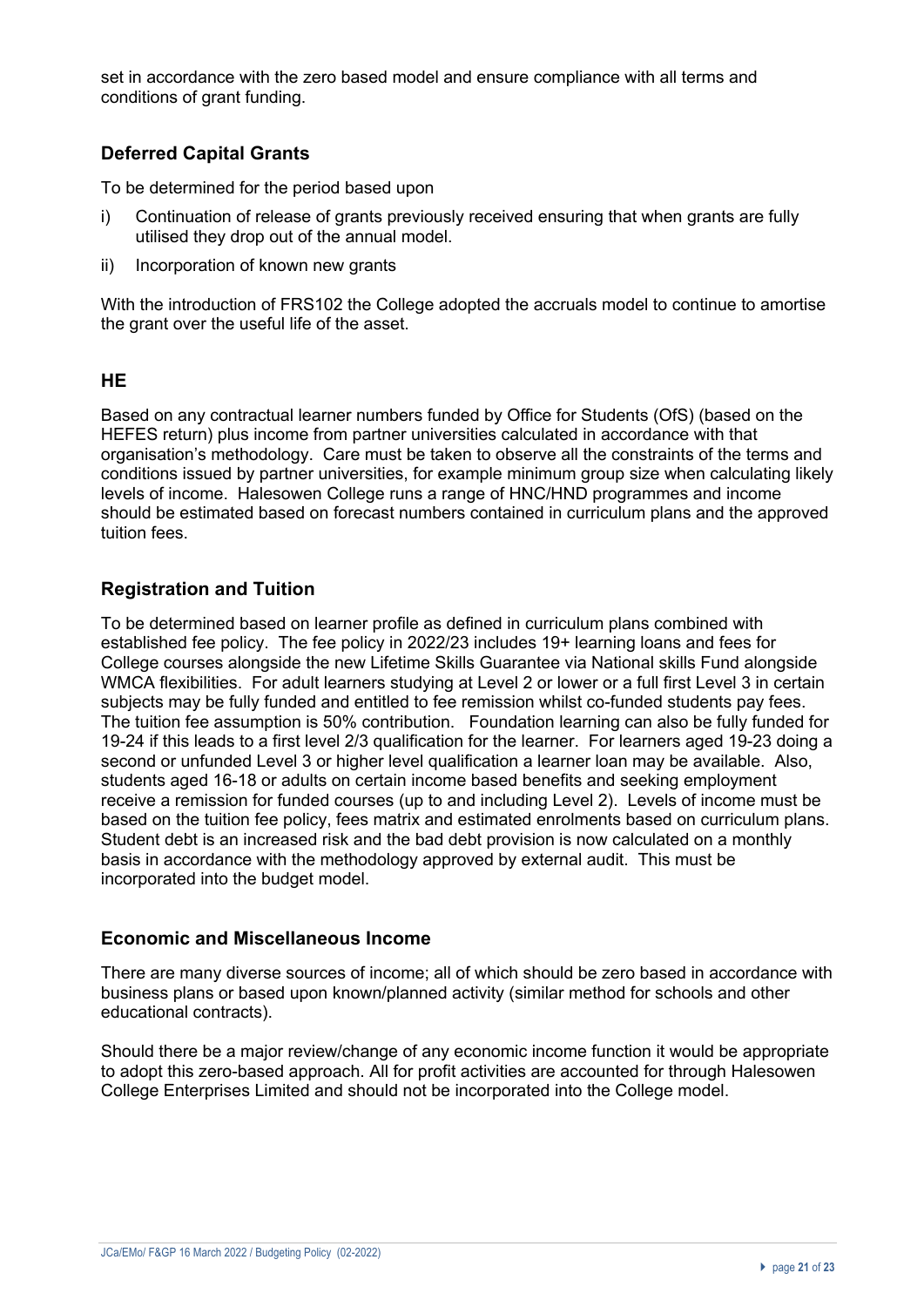## **Company Recharge and Covenant**

Level of income based on Halesowen College Enterprises Ltd business plan which is set annually. Note the company directors may decide not to covenant funds and indeed there may not be a level of profit. Hence, the covenant should be set to nil until a decision is made.

### **Investment Income**

Revised annually based on anticipated average cash surplus and the average across the previous twelve months interest rate, adjusted to reflect the economic climate.

## **PAY**

Pay for the year ahead must not be calculated incrementally, but budgets set against the following model:

- **A** Agreed establishment for 2022/23 needed to deliver curriculum plan as defined in the course file.
- **Effects of any proposed pay award on existing staff base (pay awards are agreed by the** College Corporation and the budget model does not recommend such awards).
- **Add on incremental drift;**
- **A** Account for any volume changes and new curriculum developments;
- **L** Varying rates of employers National Insurance and Superannuation contributions;
- **Apprenticeship levy at 0.5%;**
- **Restructuring;**
- **E** Sessional lecturer and learning support rates to be based upon an assumed level of curriculum activity to meet strategic targets multiplied by the appropriate rate(s);
- **FRS102** costs are based on the most up to date information from the actuary and use the Consumer Price Index (CPI);
- **Divisional average contribution of 50% on average.**

Teaching pay budgets will be devolved at faculty level and with each Assistant Principal delivering their curriculum within an agreed establishment.

## **NON-PAY**

The allocation of curriculum budgets for capital and revenue is based on student numbers in the curriculum plan and the priorities identified by the Assistant Principal/Heads of Division as part of the budget setting and curriculum area review processes, within the overall resources available. Budgets will be allocated to fund repairing or replacing broken/lost equipment, new specifications and developing provision. Revenue budgets are partly based upon student numbers. This element is designed to cover all consumables and general operating costs. The resource needs of each curriculum area will be recognised. Certain subject areas are more resource intensive. The budget holder identifies any individual requirements for the year ahead. The resource implications are a key factor when evaluating new provision. Budget provision must be made for all new courses/cohorts. Resources are allocated to new courses based upon calculation of setup costs and anticipated student numbers.

Certain cross College budgets have to be determined annually based upon assumed volumes of activity and price. For example, the cost of examinations should be reflective of the overall